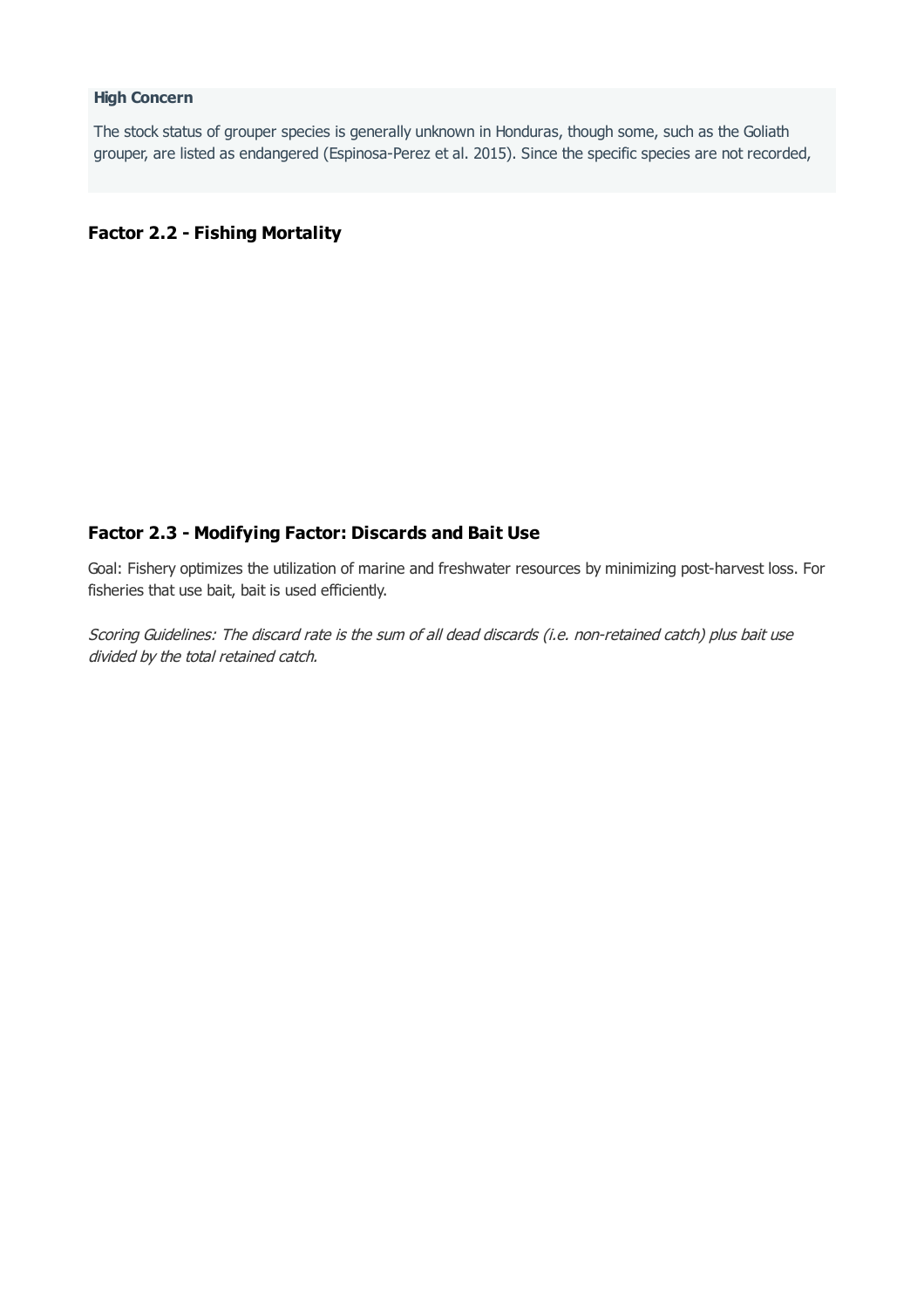This figure includes the invertebrates that are most often returned to the water alive (Shester and Micheli 2011), though this figure can be much larger: in the Saba Bank, discards represented  $\sim$ 50% of the catch ( $\sim$ 20 t of mixed fish were discarded out of 38 t of lobster landed in 2012) (van Gerwen 2013).

Studies from other lobster fisheries globally have shown that volumes of bait used regularly exceed the volume of the target species landed ((Harnish and Willison 2009) (Waddington and Meeuwig 2009) (SCS 2011)). For one season in the Punta Abreojos and Bahia Tortugas cooperatives in Mexico, bait use was equal to approximately 4,500 to 5,000 t while landings fluctuated around 1500 t (SCS 2011)), which equates to >100% of lobsters caught.

With no accurate information available from the Caribbean spiny lobster fishery, the ratio of pounds of bait used to pounds of lobster landed is assumed to be greater than 100%.

#### **Justification:**

Bait species in the Caribbean countries are largely unknown, but are likely to be locally caught fish and, in some cases, terrestrial animal carcasses (pers. comm., anonymous). Bait can also include juvenile lobsters (Briones-Fourzan and Lozano-Alvarez 2015).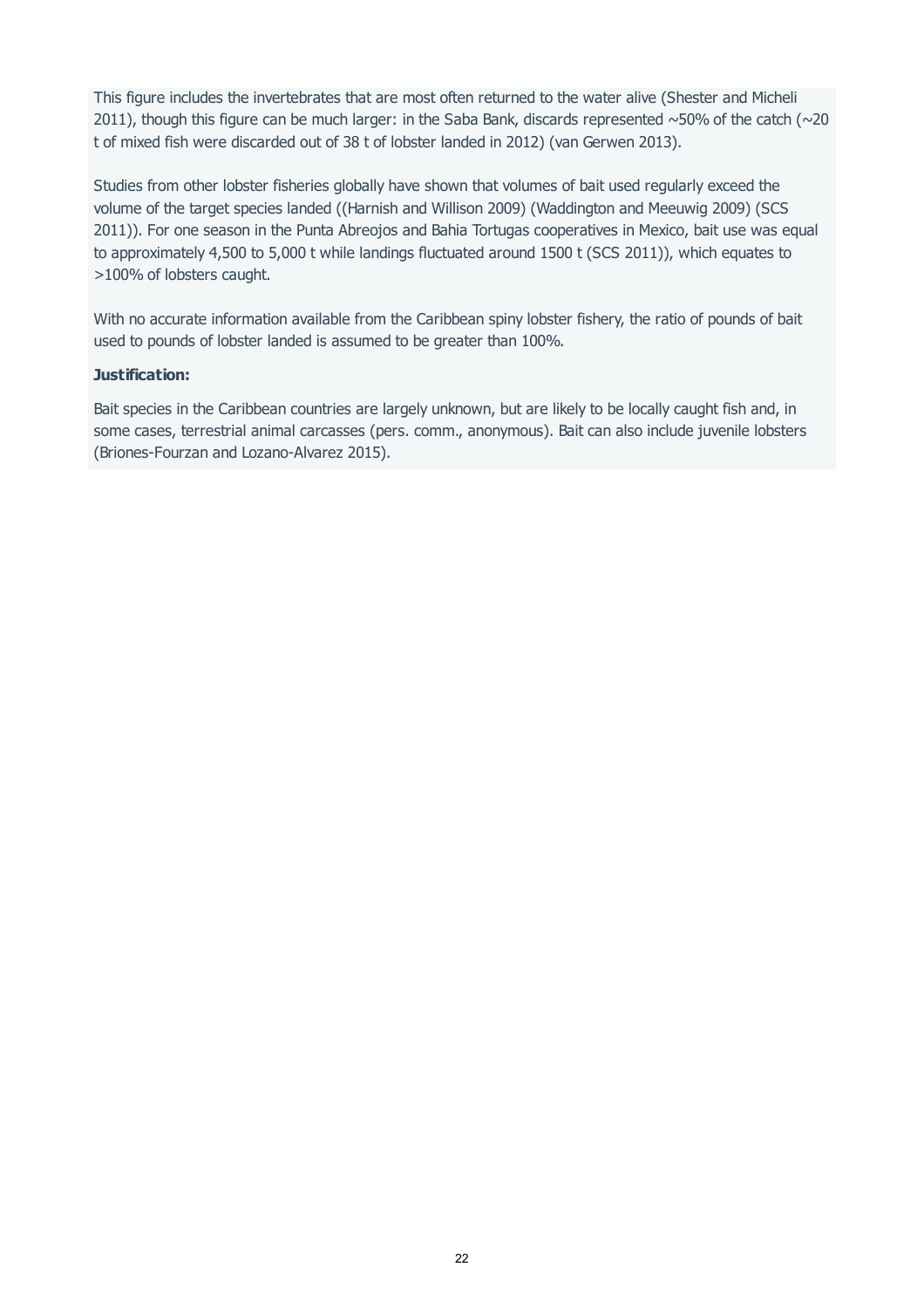# **Criterion 3: Management Effectiveness**

Five factors are evaluated in Criterion 3: Management Strategy and Implementation, Bycatch Strategy, Scientific Research/Monitoring, Enforcement of Regulations, and Inclusion of Stakeholders. Each is scored as either 'highly effective', 'moderately effective', 'ineffective,' or 'critical'. The final Criterion 3 score is determined as follows:

- 5 (Very Low Concern) Meets the standards of 'highly effective' for all five factors considered.
- 4 (Low Concern) Meets the standards of 'highly effective' for 'management strategy and implementation' and at least 'moderately effective' for all other factors.
- 3 (Moderate Concern) Meets the standards for at least 'moderately effective' for all five factors.
- 2 (High Concern) At a minimum, meets standards for 'moderately effective' for Management Strategy and Implementation and Bycatch Strategy, but at least one other factor is rated 'ineffective.'
- 1 (Very High Concern) Management Strategy and Implementation and/or Bycatch Management are 'ineffective.'
- 0 (Critical) Management Strategy and Implementation is 'critical'.

The Criterion 3 rating is determined as follows:

- Score >3.2=Green or Low Concern
- Score >2.2 and ≤3.2=Yellow or Moderate Concern
- $Score ≤2.2 = Red or High Concern$

Rating is Critical if Management Strategy and Implementation is Critical.

### GUIDING PRINCIPLE

• The fishery is managed to sustain the long-term productivity of all impacted species.

# **Criterion 3 Summary**

| <b>Fishery</b>                                                       | <b>Management Bycatch</b><br><b>Strategy</b> | <b>Strategy</b>                   | <b>Research</b><br>and<br><b>Monitoring</b> | <b>Enforcement Inclusion</b> | <b>Stakeholder</b> | <b>Score</b>   |
|----------------------------------------------------------------------|----------------------------------------------|-----------------------------------|---------------------------------------------|------------------------------|--------------------|----------------|
| Fishery 1: Honduras /<br>Caribbean Sea   Diving  <br><b>Honduras</b> | <b>Ineffective</b>                           | <b>Highly</b><br><b>Effective</b> | <b>NA</b>                                   | <b>NA</b>                    | <b>NA</b>          | Red<br>(1.000) |
| Fishery 2: Honduras /<br>Caribbean Sea   Pots  <br><b>Honduras</b>   | <b>Ineffective</b>                           | Moderately<br><b>Effective</b>    | <b>NA</b>                                   | <b>NA</b>                    | <b>NA</b>          | Red<br>(1.000) |

The main issues with the Honduras spiny lobster fishery are lack of data and the potential of "high incidence of illegal fishing activities," although management of the spiny lobster fishery in Honduras has been improving recently, particularly with implementation of the FIP and increased regional management.

Management in the past has not been wholly effective at maintaining a stable, abundant population. However, the last published stock assessment and preliminary stock assessment show improvements in the stock {National Fish and Wildlife Foundation 2015} {CLME 2017a} attributed to closed seasons {CLME 2017a}. Despite this, there remain significant data gaps, which undermine understanding regarding the state of the stock and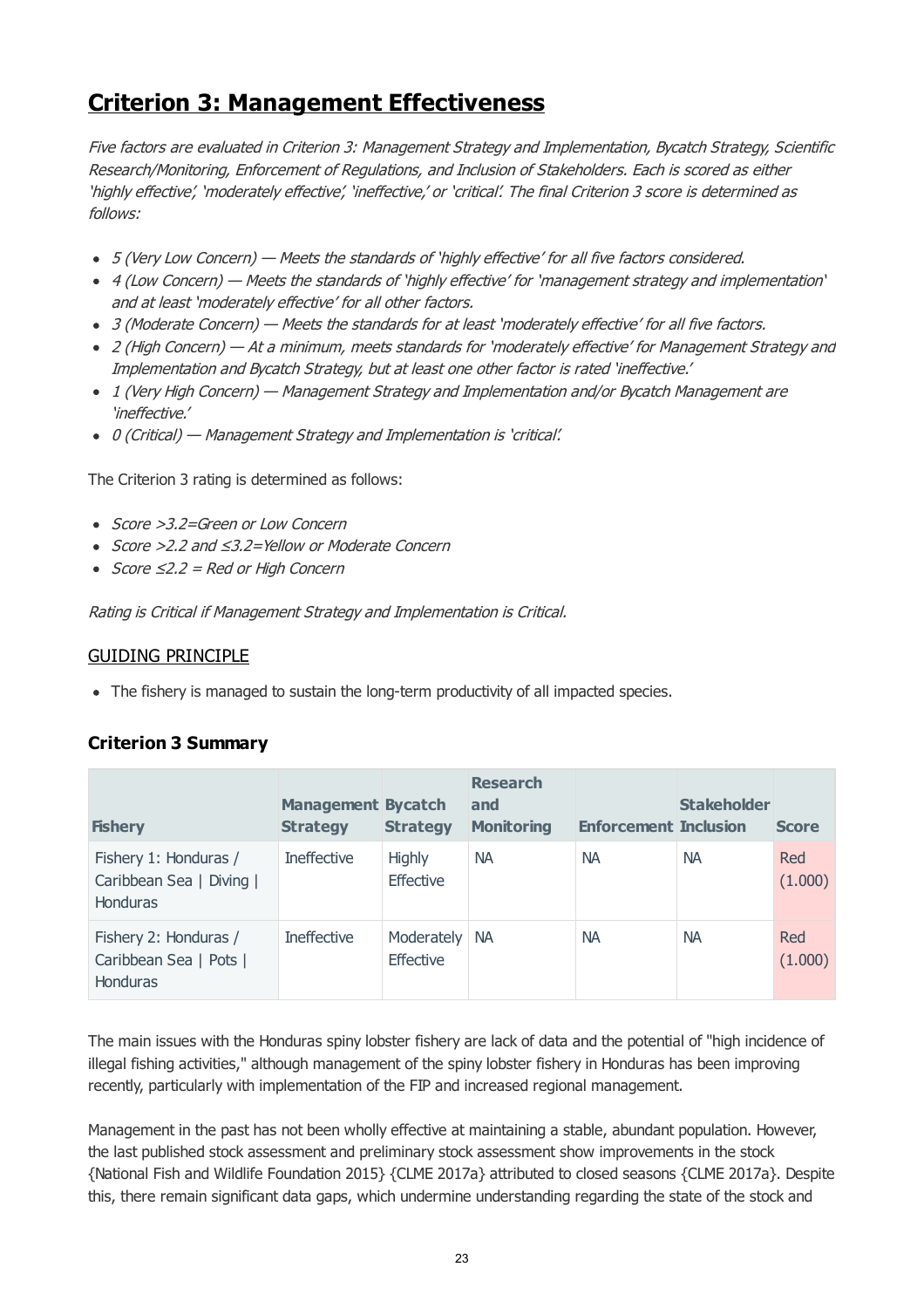management measures {CLME 2017a} {Hervas 2016}, in particular, the level of illegal fishing and data from the artisanal fleet {CLME 2017a}.

Traditionally there has been a lack of management measures to protect the stock {MRAG 2011a}. However, in 2009, OSPESCA formed agreements for the following countries under Central American Integration System (SICA): Belize, Costa Rica, El Salvador, Guatemala, Honduras, Nicaragua, the Dominican Republic, and Panama. The "Regional Regulation of Caribbean Lobster Fishing (P. argus)," OSP-02-09 requires that all countries implement a Fishery Management Plan and laws including minimum tail weights, a minimum closed season from 1 March to 30 June, escape gaps in lobster traps, trap limits, and prohibit sale of lobster tail meat without a shell {FAO 2015a}. There is no harvest management plan in place, but the FIP intends to create a plan once current management has been reviewed and the Honduras-Nicaragua stock assessment has been conducted {Fishery Progress 2018c}.

| <b>MANAGEMENT</b>                                                    | MANAGEMENT STRUCTURE OR MEASURE IN PLACE                                                                               |
|----------------------------------------------------------------------|------------------------------------------------------------------------------------------------------------------------|
| Gov. body                                                            | <b>DIGEPESCA</b>                                                                                                       |
| <b>Multi/single species</b>                                          | Unknown                                                                                                                |
| <b>Industrial/Artisanal</b>                                          | Mainly industrial {FAO 2015a}                                                                                          |
| <b>Fleet size</b>                                                    | Industrial vessels: 121; artisanal: 20; small wooden: 25 to 30 {FAO<br>2015a                                           |
| <b>Fishing method</b>                                                | Traps (30%), SCUBA diving with hook (70%) {FAO 2015a}                                                                  |
| Quota                                                                | No {FAO 2015a}                                                                                                         |
| Size limit (length)                                                  | 140 mm tail length, 5 oz weight {FAO 2015a}                                                                            |
| <b>Closed season</b>                                                 | 1 March to 30 June {FAO 2015a}                                                                                         |
| <b>Closed season length</b>                                          | 4 months {FAO 2015a}                                                                                                   |
| <b>Berried females prohibition</b>                                   | Yes {FAO 2017b}                                                                                                        |
| <b>Molting lobsters prohibition</b>                                  | Yes {FAO 2017b}                                                                                                        |
| <b>Other handling laws</b>                                           | Inventory of stock three days after start of closed season {FAO 2015a}                                                 |
| <b>SCUBA prohibition</b>                                             | No {FAO 2015a}                                                                                                         |
| <b>Licenses limit</b>                                                | Yes {FAO 2015a}                                                                                                        |
| <b>Escape gap in traps</b>                                           | Yes {FAO 2015a}                                                                                                        |
| <b>Gear regulations</b>                                              | 2,500 traps per boat limit. Traps must be removed from the water<br>before season closure {FAO 2015a}                  |
| <b>Other</b>                                                         | Marine Protected Areas (MPAs) {MRAG 2011b} where no industrial<br>fishing is permitted. Max 35 divers/boat {FAO 2017b} |
| Level of Illegal, Unregulated and<br><b>Unreported (IUU) fishing</b> | No estimates available                                                                                                 |

### **Table 2. Management measures per country**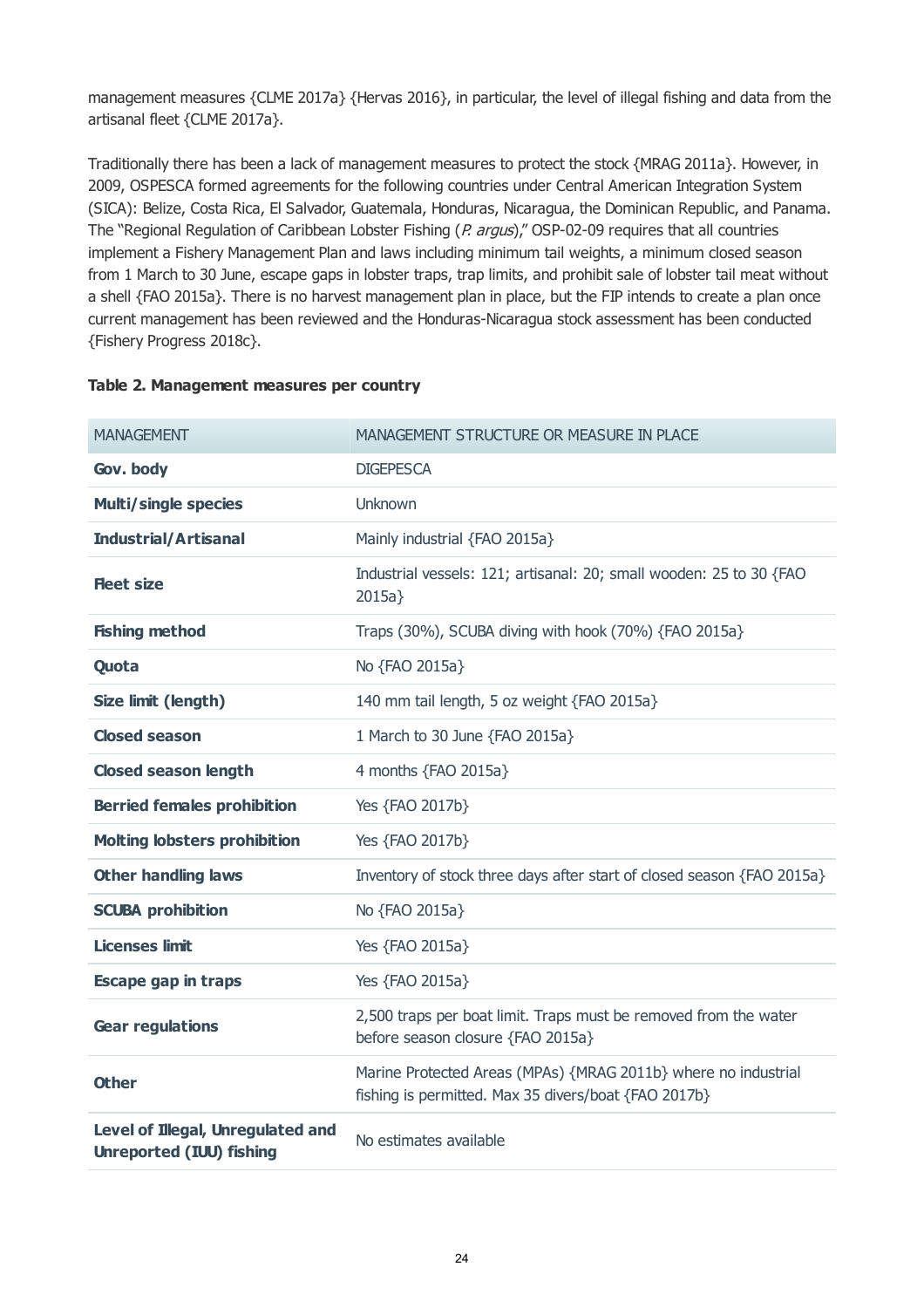# **Criterion 3 Assessment**

# **Factor 3.1 - Management Strategy and Implementation**

Considerations: What type of management measures are in place? Are there appropriate management goals, and is there evidence that management goals are being met? Do manages follow scientific advice? To achieve a highly effective rating, there must be appropriately defined management goals, precautionary policies that are based on scientific advice, and evidence that the measures in place have been successful at maintaining/rebuilding species.

### HONDURAS / CARIBBEAN SEA, DIVING, HONDURAS HONDURAS / CARIBBEAN SEA, POTS, HONDURAS

#### **Ineffective**

Management of the spiny lobster fishery in Honduras has significant challenges, including a lack of data to accurately assess the stock and severe limitations in enforcing existing regulations. The fishery has no current harvest strategy, reference points, or clear objectives. Regulations existing to protect the stock (Table 2) are compromised by illegal fishing. There is currently no estimate of illegal fishing in Honduras, though previous reports have stated that there is "systematic evidence of non-compliance with lobster regulations" (MRAG 2011b) and recent reports state that there is a "high incidence of illegal fishing activities" (Hervas 2016). Another recent study investigating misreporting in Honduran Atlantic fisheries found large inconsistencies between the Food and Agriculture Organization (FAO) and other datasets with magnitudes of 4.8 to 10, particularly for spiny lobster. Poaching in the industrial lobster catch was estimated at 15% (Funes et al. 2015).

The last stock assessment (National Fish and Wildlife Foundation 2015), and a newer preliminary model (which includes recent biological and fishing data), conclude that fishing pressure should be reduced (CLME 2017a). The closed season has been attributed to reducing fishing pressure, and positively effecting recruitment (CLME 2017a); therefore, management addresses some scientific recommendations. Nonetheless, there are many uncertainties about fishing effort and catch, which undermine the fishing mortality of the stock (National Fish and Wildlife Foundation 2015) (CLME 2017a).

Although not formally related to environmental impacts, lobster diving in Honduras presents detrimental health consequences for fishers where "at least three out of 10 lobster fishermen become permanently disabled" (USAID 2015a).

Management effectiveness is unknown as there is a lack of data regarding the stock, there are minimal management measures in place, and there is potentially a high (but unknown level) of illegal fishing. Since there is little management for the stock, management effectiveness is unknown, but the most recent assessments show that the stock is not presenting negative impacts to the stock, Seafood Watch deems the management strategy and implementation as "ineffective."

### **Justification:**

Agencies involved in fisheries management include DIGEPESCA, La Secretaría de Recursos Naturales y Ambiente (SERNA), the Navy, and the Industry, though their remits are unclear. DIGEPESCA is the most instrumental stakeholder in conserving the stock (MRAG 2011b). It is believed that import regulations in the US prohibit much of the illegally-sourced lobsters entering the US. There is currently no conclusive evidence to support this; however, it is possible that the implementation of the Seafood Import Monitoring Program (SIMP) in the US (NOAA 2016) will improve this.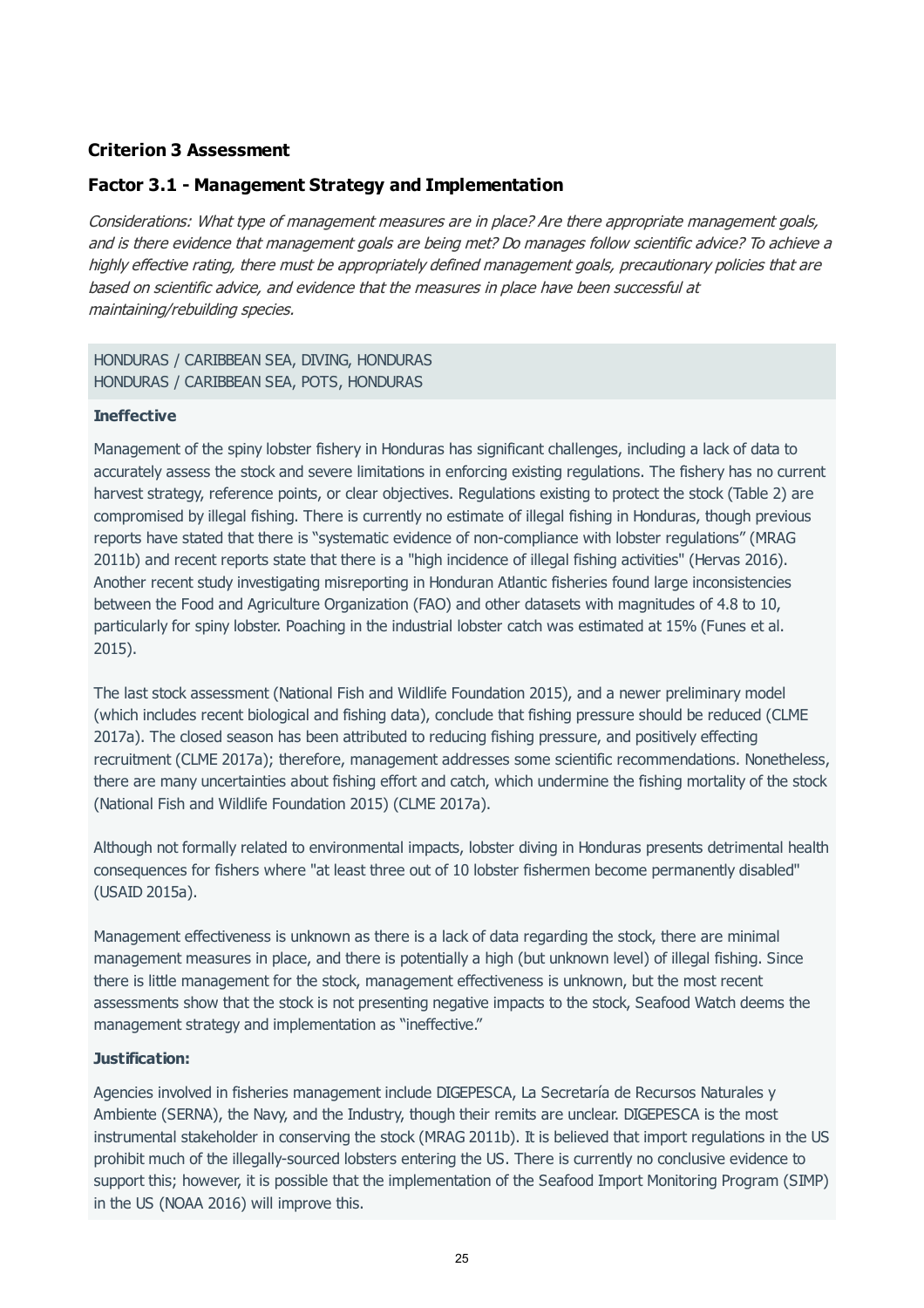Currently, there is no harvest management plan in place, but the FIP intends to create a plan once current management has been reviewed and the Honduras-Nicaragua stock assessment has been conducted (Fishery Progress 2018c).

Management in the past has not been wholly effective at maintaining a stable, abundant population. The last stock assessment in 2015 showed positive biomass trends, but the stock was undergoing overfishing (National Fish and Wildlife Foundation 2015). Hervas (2016) recommended that the stock assessment is conducted at a regional level. This is particularly important with Nicaragua as the Honduran and Nicaraguan stock are connected (Hervas 2016) (CLME 2017a). Therefore, a preliminary updated stock assessment has shown reductions in estimated fishing mortality, attributable to closed seasons (CLME 2017a). This has resulted in improved recruitment (CLME 2017a). Despite this, there remains significant data gaps that undermine the understanding regarding the state of the stock and management measures (CLME 2017a) (Hervas 2016), in particular, the level of illegal fishing and data from the artisanal fleet (CLME 2017a).

Contrary to the belief that management is only successful when implemented on a regional basis, and that the success of the population in a country is reliant on its neighbor's spiny lobster stock, recent research suggests that Honduras' marine reserves can directly benefit its own populations. Therefore, where suitable and sufficiently implemented management is employed, Honduras can promote both short and long term sustainable spiny lobster populations (Chollett et al. 2016a). However, with increasing numbers of marine reserves, care should be taken to alleviate the socio-economic and environmental impacts caused by displacing the current fishing grounds, which poor communities so heavily rely upon. (Chollett et al. 2016b).

It is likely that some species are retained in the dive fishery: grouper and snapper are the most commerciallyimportant finfish exports in Honduras (FAO 2011a) and fishers diving for lobster carry spears to catch large fish (including snapper and grouper) (Box and Canty 2011). Management measures in place to reduce the impact of the fishery on retained species include marine reserves (no catch zones of snapper and grouper in selected marine reserves, e.g., Cayos Cochinos (USAID 2015a)), and trap removal three days prior to seasonal closures (Table 2).

# **Factor 3.2 - Bycatch Strategy**

Considerations: What type of management strategy/measures are in place to reduce the impacts of the fishery on bycatch species and when applicable, to minimize ghost fishing? How successful are these management measures? To achieve a Highly Effective rating, the fishery must have no or low bycatch, or if there are bycatch or ghost fishing concerns, there must be effective measures in place to minimize impacts.

### HONDURAS / CARIBBEAN SEA, DIVING, HONDURAS

#### **Highly Effective**

There is no quantitative bycatch data available: bycatch is known to occur; for example, grouper have been recorded as bycatch in spiny lobster dive fisheries in Utila, Honduras (Taylor 2008), but likely result in minimal incidental catch (MRAG 2011a) (Hervas 2016).

Where minimal catch occurs, there is less of a requirement for bycatch management. However, there are very few national management measures in place to reduce the impact of the lobster fishery on bycatch and ETP species. There are some regional measures, such as no catch zones of snapper and grouper in selected marine reserves, e.g., Cayos Cochinos (USAID 2015a); however, there is very little information to show that these measures are effective.

Since there is likely to be very low bycatch and interactions with ETP species, Seafood Watch deems the bycatch strategy as "highly effective."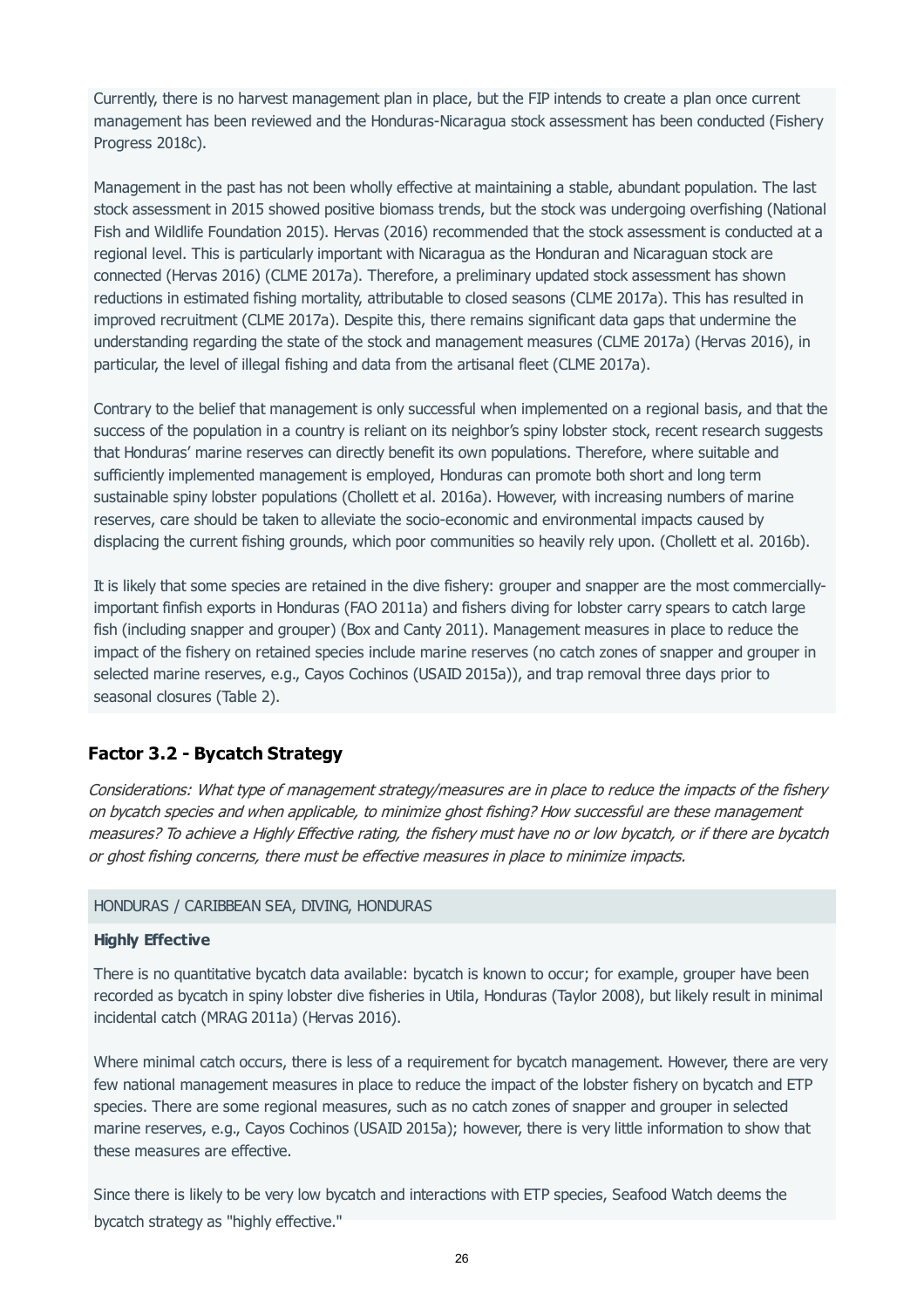### HONDURAS / CARIBBEAN SEA, POTS, HONDURAS

#### **Moderately Effective**

Stakeholder perceptions show that the impact of the fishery on bycatch species and ETP species is minor, although king crabs and some finfish species are likely to be caught (Hervas 2016) (MRAG 2011a). However, there are very little data regarding bycatch studies in Honduras and it is therefore difficult to determine if management measures are sufficient to reduce bycatch. Management measures to reduce the impact of the lobster fishery on bycatch and ETP species include marine reserves, escape vents, and trap removal three days prior to seasonal closures (Table 2).

Currently, no estimate is available for the number of ghost traps and their impacts in Honduras (pers. comm. WWF 2018). However, NOAA studies suggest that annual gear loss represents 10 to 28% of gear deployed when targeting P. argus in the Bahamas, Brazil, Cuba, Nicaragua, Honduras, and the US (Scheld et al. 2016). The impact of ghost fishing may be reduced, since DIGEPESCA require that traps are removed from the water at the end of the lobster fishing season (Table 2).

Some management measures have been implemented to reduce the risk of ghost fishing and interactions with bycatch and ETP species. However, without bycatch studies, it is difficult to determine if management measures are effective at reducing the spiny lobster fishery's impact on bycatch species. Therefore, the bycatch strategy in Honduras is deemed as "moderately effective."

# **Factor 3.3 - Scientific Research and Monitoring**

Considerations: How much and what types of data are collected to evaluate the fishery's impact on the species? Is there adequate monitoring of bycatch? To achieve a Highly Effective rating, regular, robust population assessments must be conducted for target or retained species, and an adequate bycatch data collection program must be in place to ensure bycatch management goals are met.

## **Factor 3.4 - Enforcement of Management Regulations**

Considerations: Do fishermen comply with regulations, and how is this monitored? To achieve a Highly Effective rating, there must be regular enforcement of regulations and verification of compliance.

# **Factor 3.5 - Stakeholder Inclusion**

Considerations: Are stakeholders involved/included in the decision-making process? Stakeholders are individuals/groups/organizations that have an interest in the fishery or that may be affected by the management of the fishery (e.g., fishermen, conservation groups, etc.). A Highly Effective rating is given if the management process is transparent, if high participation by all stakeholders is encouraged, and if there a mechanism to effectively address user conflicts.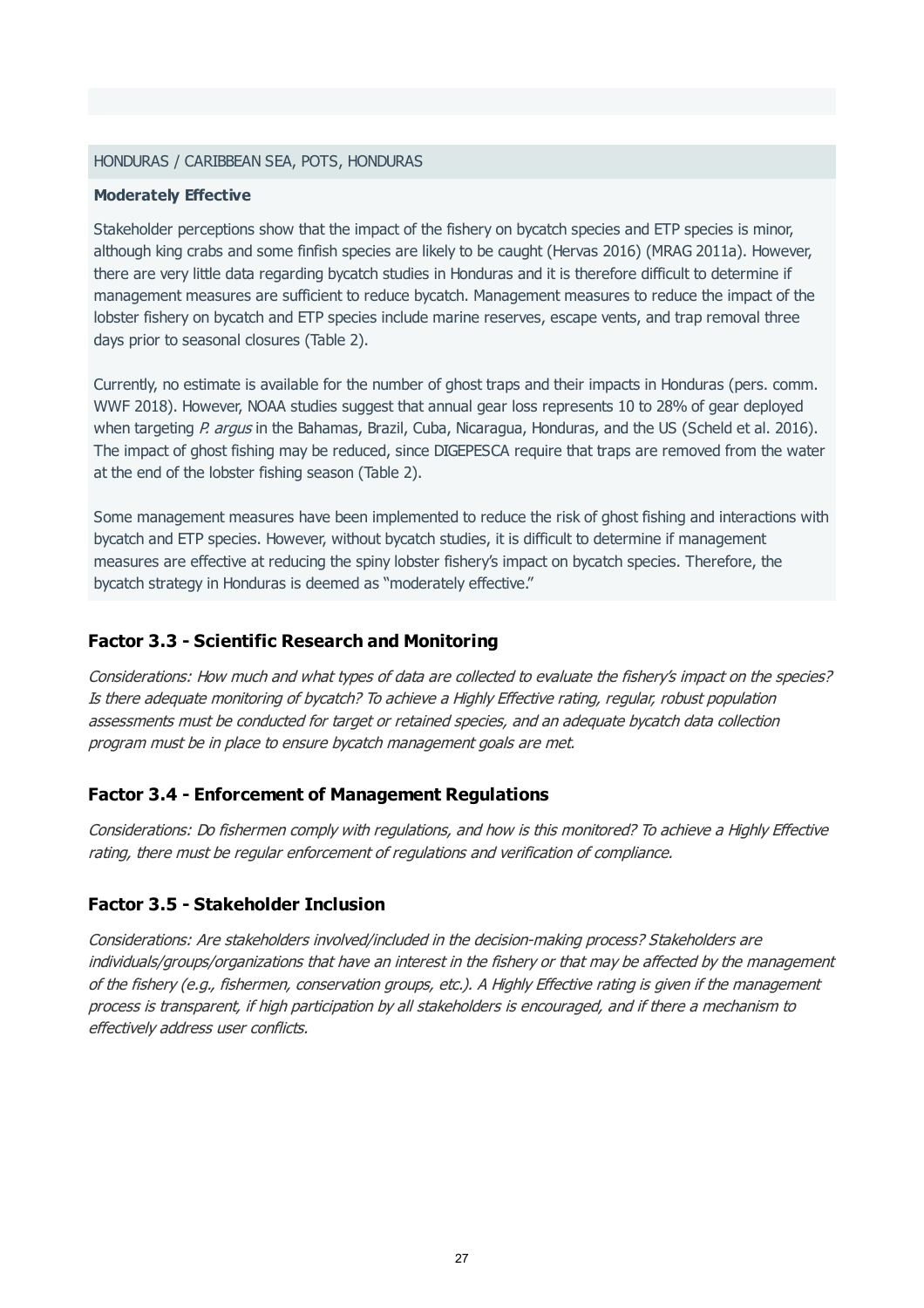# **Criterion 4: Impacts on the Habitat and Ecosystem**

This Criterion assesses the impact of the fishery on seafloor habitats, and increases that base score if there are measures in place to mitigate any impacts. The fishery's overall impact on the ecosystem and food web and the use of ecosystem-based fisheries management (EBFM) principles is also evaluated. Ecosystem Based Fisheries Management aims to consider the interconnections among species and all natural and human stressors on the environment. The final score is the geometric mean of the impact of fishing gear on habitat score (factor 4.1  $+$ factor 4.2) and the Ecosystem Based Fishery Management score. The Criterion 4 rating is determined as follows:

- Score > 3.2=Green or Low Concern
- Score >2.2 and ≤3.2=Yellow or Moderate Concern
- Score ≤2.2=Red or High Concern

# GUIDING PRINCIPLES

- Avoid negative impacts on the structure, function or associated biota of marine habitats where fishing occurs.
- Maintain the trophic role of all aquatic life.
- Do not result in harmful ecological changes such as reduction of dependent predator populations, trophic cascades, or phase shifts.
- Ensure that any enhancement activities and fishing activities on enhanced stocks do not negatively affect the diversity, abundance, productivity, or genetic integrity of wild stocks.
- Follow the principles of ecosystem-based fisheries management.

Rating cannot be Critical for Criterion 4.

# **Criterion 4 Summary**

| <b>Region / Method</b>                                 | <b>Gear Type and</b><br><b>Substrate</b> | <b>Mitigation of Gear</b><br><b>Impacts</b> | <b>EBFM</b>         | <b>Score</b>      |
|--------------------------------------------------------|------------------------------------------|---------------------------------------------|---------------------|-------------------|
| Honduras / Caribbean Sea / Pots / 2<br><b>Honduras</b> |                                          |                                             | Moderate<br>Concern | Yellow<br>(2.449) |
| Honduras / Caribbean Sea / Diving 4<br>/ Honduras      |                                          |                                             | Moderate<br>Concern | Green<br>(3.464)  |

# **Criterion 4 Assessment**

## SCORING GUIDELINES

# **Factor 4.1 - Physical Impact of Fishing Gear on the Habitat/Substrate**

Goal: The fishery does not adversely impact the physical structure of the ocean habitat, seafloor or associated biological communities.

- 5 Fishing gear does not contact the bottom
- 4 Vertical line gear
- 3 Gears that contacts the bottom, but is not dragged along the bottom (e.g. gillnet, bottom longline, trap) and is not fished on sensitive habitats. Or bottom seine on resilient mud/sand habitats. Or midwater trawl that is known to contact bottom occasionally. Or purse seine known to commonly contact the bottom.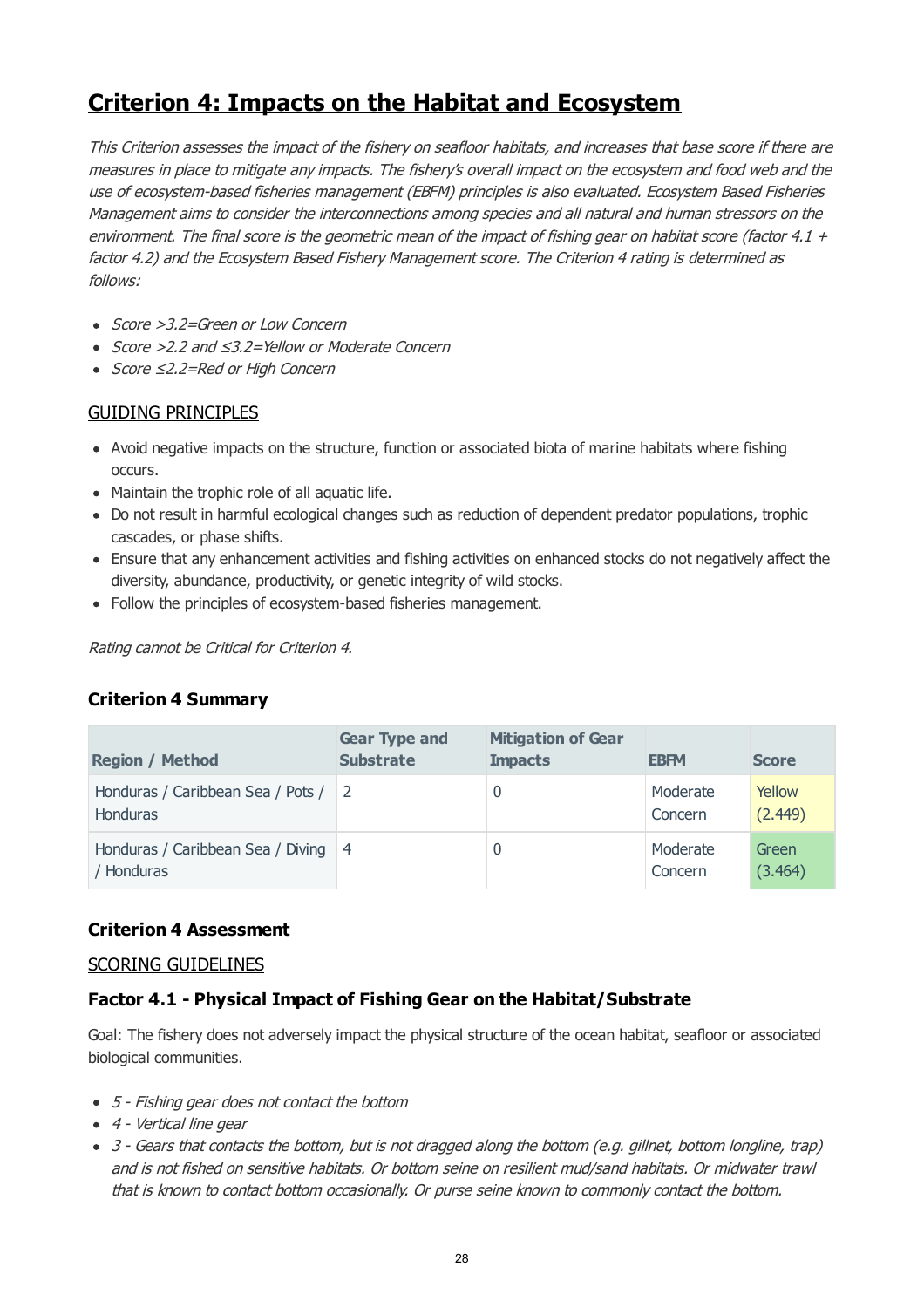- 2 Bottom dragging gears (dredge, trawl) fished on resilient mud/sand habitats. Or gillnet, trap, or bottom longline fished on sensitive boulder or coral reef habitat. Or bottom seine except on mud/sand. Or there is known trampling of coral reef habitat.
- 1 Hydraulic clam dredge. Or dredge or trawl gear fished on moderately sensitive habitats (e.g., cobble or boulder)
- 0 Dredge or trawl fished on biogenic habitat, (e.g., deep-sea corals, eelgrass and maerl) Note: When multiple habitat types are commonly encountered, and/or the habitat classification is uncertain, the score will be based on the most sensitive, plausible habitat type.

# **Factor 4.2 - Modifying Factor: Mitigation of Gear Impacts**

Goal: Damage to the seafloor is mitigated through protection of sensitive or vulnerable seafloor habitats, and limits on the spatial footprint of fishing on fishing effort.

- $\cdot$  +1  $\rightarrow$  50% of the habitat is protected from fishing with the gear type. Or fishing intensity is very low/limited and for trawled fisheries, expansion of fishery's footprint is prohibited. Or gear is specifically modified to reduce damage to seafloor and modifications have been shown to be effective at reducing damage. Or there is an effective combination of 'moderate' mitigation measures.
- $+0.5$  —At least 20% of all representative habitats are protected from fishing with the gear type and for trawl fisheries, expansion of the fishery's footprint is prohibited. Or gear modification measures or other measures are in place to limit fishing effort, fishing intensity, and spatial footprint of damage caused from fishing that are expected to be effective.
- 0 -No effective measures are in place to limit gear impacts on habitats or not applicable because gear used is benign and received a score of 5 in factor 4.1

# **Factor 4.3 - Ecosystem-Based Fisheries Management**

Goal: All stocks are maintained at levels that allow them to fulfill their ecological role and to maintain a functioning ecosystem and food web. Fishing activities should not seriously reduce ecosystem services provided by any retained species or result in harmful changes such as trophic cascades, phase shifts or reduction of genetic diversity. Even non-native species should be considered with respect to ecosystem impacts. If a fishery is managed in order to eradicate a non-native, the potential impacts of that strategy on native species in the ecosystem should be considered and rated below.

- 5 Policies that have been shown to be effective are in place to protect species' ecological roles and ecosystem functioning (e.g. catch limits that ensure species' abundance is maintained at sufficient levels to provide food to predators) and effective spatial management is used to protect spawning and foraging areas, and prevent localized depletion. Or it has been scientifically demonstrated that fishing practices do not have negative ecological effects.
- 4 Policies are in place to protect species' ecological roles and ecosystem functioning but have not proven to be effective and at least some spatial management is used.
- 3 Policies are not in place to protect species' ecological roles and ecosystem functioning but detrimental food web impacts are not likely or policies in place may not be sufficient to protect species' ecological roles and ecosystem functioning.
- 2 Policies are not in place to protect species' ecological roles and ecosystem functioning and the likelihood of detrimental food impacts are likely (e.g. trophic cascades, alternate stable states, etc.), but conclusive scientific evidence is not available for this fishery.
- 1 Scientifically demonstrated trophic cascades, alternate stable states or other detrimental food web impact are resulting from this fishery.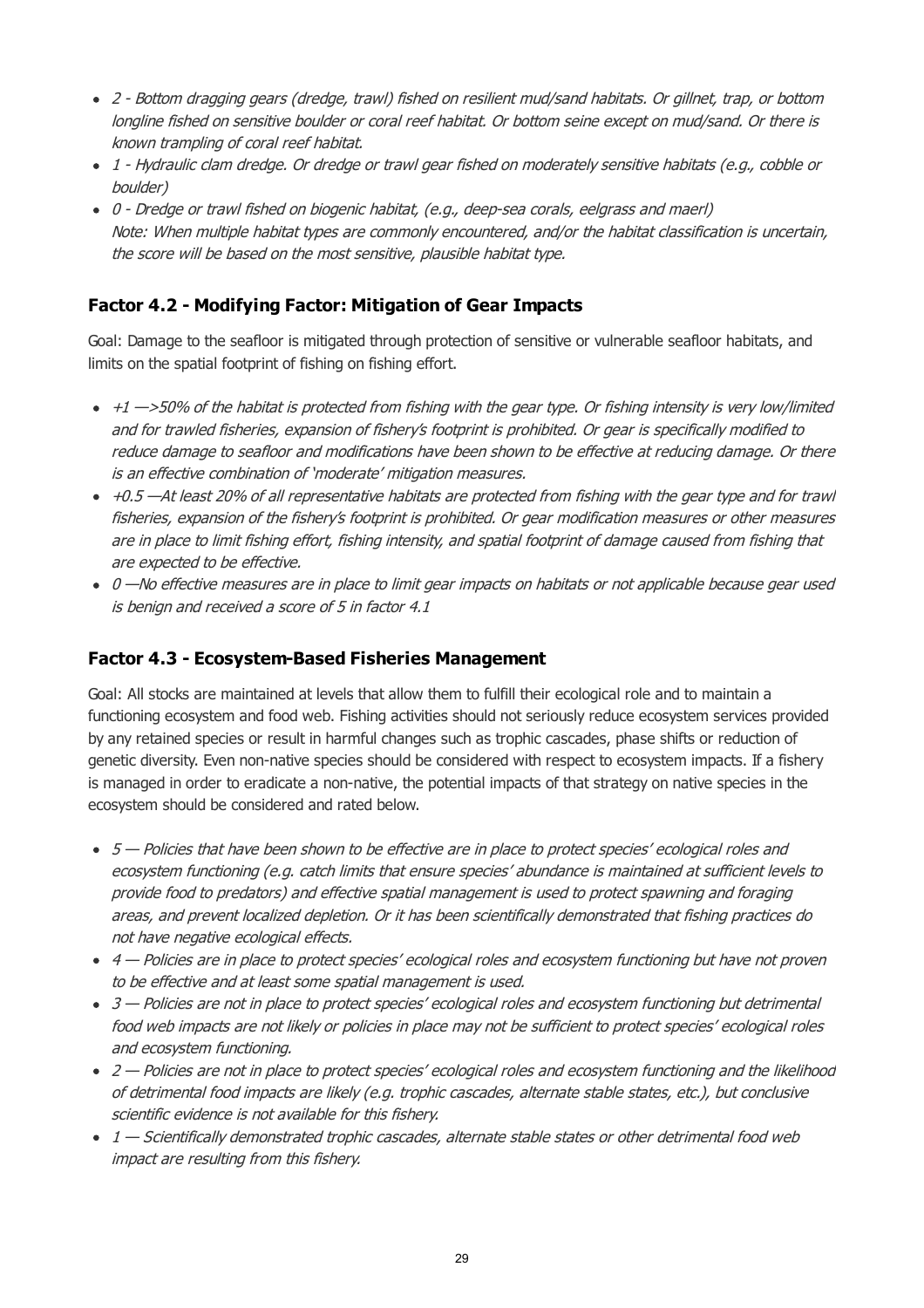# **Factor 4.1 - Physical Impact of Fishing Gear on the Habitat/Substrate**

HONDURAS / CARIBBEAN SEA, DIVING, HONDURAS

#### **4**

In the diving fishery, there is very little or no habitat damage; therefore, a score of 4 is provided to this fishery. In the queen conch fishery, which would present similar effects on the habitat, possible indirect e $\square$ ects of anchoring boats that carry the divers/snorkelers to and from the reef were found (CFMC 2014). According to the Caribbean Fishery Management Council (CFMC) (2014, p. 113), the queen conch harvest "is expected to have little to no adverse direct e $\Box$ ects on the physical environment in general, including Acropora species and their designated critical habitat."

## HONDURAS / CARIBBEAN SEA, POTS, HONDURAS

### **2**

In Honduras, the spiny lobsters are caught using traps or through hand diving. Spiny lobster is generally found o or wherever protection and shelter can be found (Holthuis 1991). As such, traps and casitas are deployed in a va rocky reefs.

The recent CSA study estimated that the level of interaction between pots and coral reefs "is not high"; however fishing effort; therefore, the spatial impact is considered an important risk in the fishery. The CSA study estimate coral reefs on coastal areas at depths of less than 25 m, and interior continental shelf at depths between 25 and a low and medium risk, respectively. The impact of traps on seagrass habitats was estimated to be low (Hervas

Since traps can be placed on reefs, Seafood Watch deems physical impact on the habitat a score of 2.

# **Factor 4.2 - Modifying Factor: Mitigation of Gear Impacts**

HONDURAS / CARIBBEAN SEA, DIVING, HONDURAS HONDURAS / CARIBBEAN SEA, POTS, HONDURAS

### **0**

Very little data are available regarding the impact of traps on habitat in Honduras. In Honduras, only ~3.3% of its territorial area is covered by MPAs (World Bank 2015). Some management measures are in place to reduce the impacts of traps on the seabed. OSPESCA requires escape gaps on traps and trap limits, vessels must be licensed, there are closed areas (Table 2), and a VMS system to track vessels. However, these measures aren't adequately enforced, there is a high level of IUU fishing, and little evidence to prove the efficacy of measures in place (Hervas 2016) (MRAG 2011b). Therefore, Seafood Watch deems that there be mitigation (a score of 0).

### **Justification:**

To further mitigate the impact of the pot fishery on sensitive habitats, the CSA study recommended that the fishery could use pots that pose a reduced risk to the ecosystem; for example, biodegradable pots, gear marking, and reducing ghost fishing. The study also recommended that monitoring programs should accompany these mitigation measures, along with studies to determine the distribution of corals (Hervas 2017).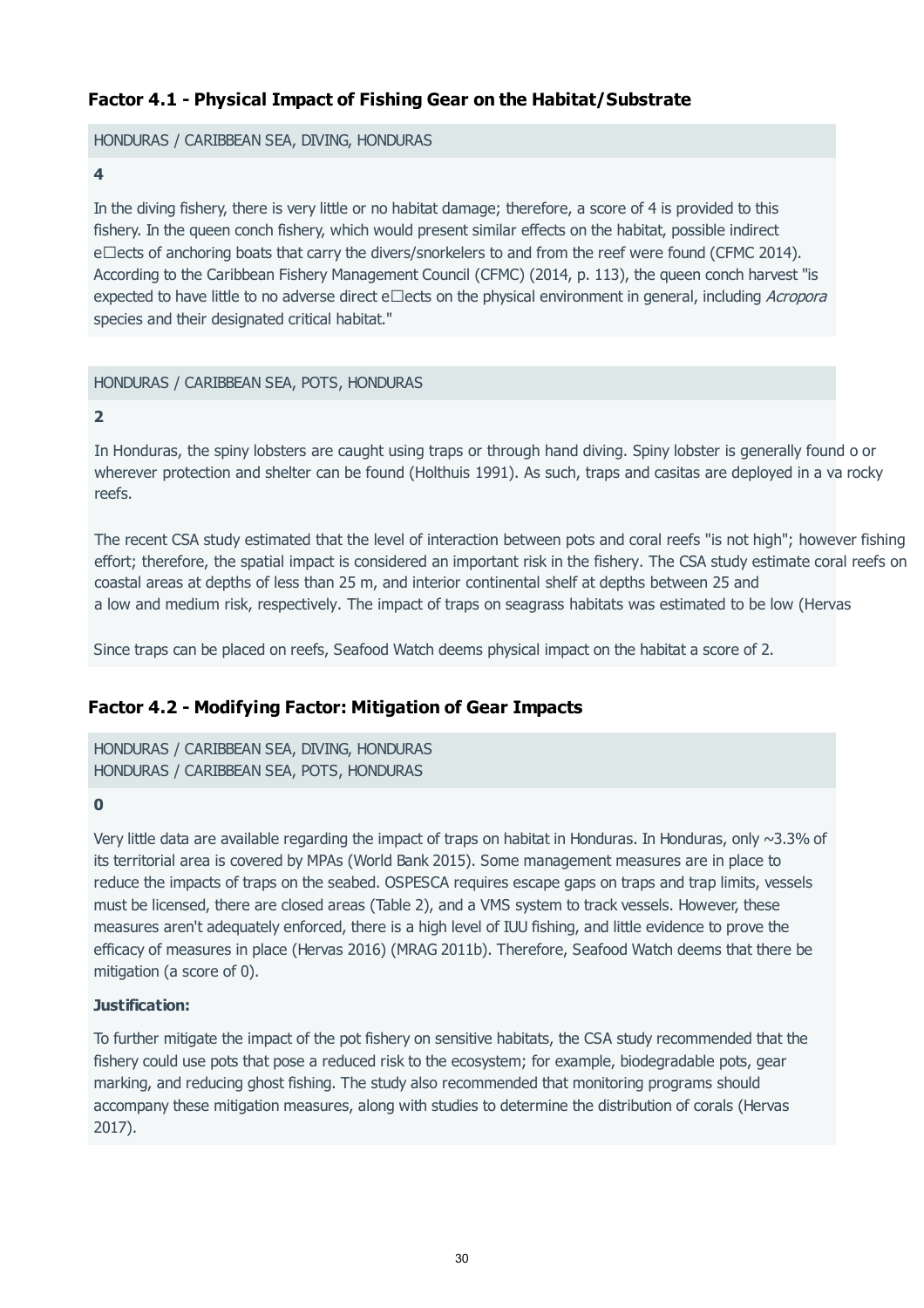# **Factor 4.3 - Ecosystem-Based Fisheries Management**

HONDURAS / CARIBBEAN SEA, DIVING, HONDURAS HONDURAS / CARIBBEAN SEA, POTS, HONDURAS

### **Moderate Concern**

The ecological role of spiny lobsters has not been studied; therefore, the impacts of the spiny lobster fishery on the ecosystem are unknown. Fishing mortality, relative to reference points, is unknown, which increases uncertainty regarding the impact of removal (Higgs 2016). There are insufficient bycatch studies to determine whether exceptional species are caught in the Honduras spiny lobster fishery.

Ecosystem impacts are likely to extend to coral reefs/sensitive habitats, the effects of ghost fishing on habitats and other species, and the volume of lobster removed from the ecosystem.

The ecological role of spiny lobsters is poorly understood and there are some indications that the stock is overfished, exacerbated by issues with IUU fishing. Therefore, the impact of the spiny lobster fishery on the ecosystem is largely unknown and requires study. There is a general lack of spatial management to mitigate the risk to the ecosystem, account for capture species' ecological role, and reduce the risk of invasive species (lionfish), but detrimental food web impacts are not likely. Therefore, Seafood Watch deems Ecosystem-based fisheries management as a "moderate" concern.

### **Justification:**

There is a lack of data to determine the impacts of lobster fishing in Honduras, however, other Caribbean spiny lobster fisheries show that ghost fishing negatively impacts both the stock and other species. For example, In Florida, spiny lobster ghost traps have caused an average mortality of 630,000 spiny lobsters per year (Butler and Mathews 2015). Traps in Florida are now required to have a degradable wooden panel to reduce the risk of ghost fishing on other species and habitats (Briones-Fourzan and Lozano-Alvarez 2015).

Recent research into spiny lobster genetics show that high connectivity exists among Caribbean spiny lobster stocks. This is particularly evident in the Honduras-Nicaraguan stock (Hervas 2016). Therefore, suitable management is required throughout the region to ensure that the whole stock is maintained (Truelove et al. 2015a) (Truelove et al. 2015b). Due to the stock's connectivity, there have been recent improvements in transboundary management throughout Caribbean countries: the Caribbean Large Marine Ecosystem Project (CLME) strategy aspires to enhance governance systems for an ecosystem approach in the spiny lobster fisheries. Involved countries have shown improvements in data collection and stock assessments, though recommendations have focused on improving management practices and creating regional standardized assessments through national fishery organizations such as OSPESCA, the Caribbean Regional Fishery Mechanism (CRFM), and WECAFC (FAO 2015b).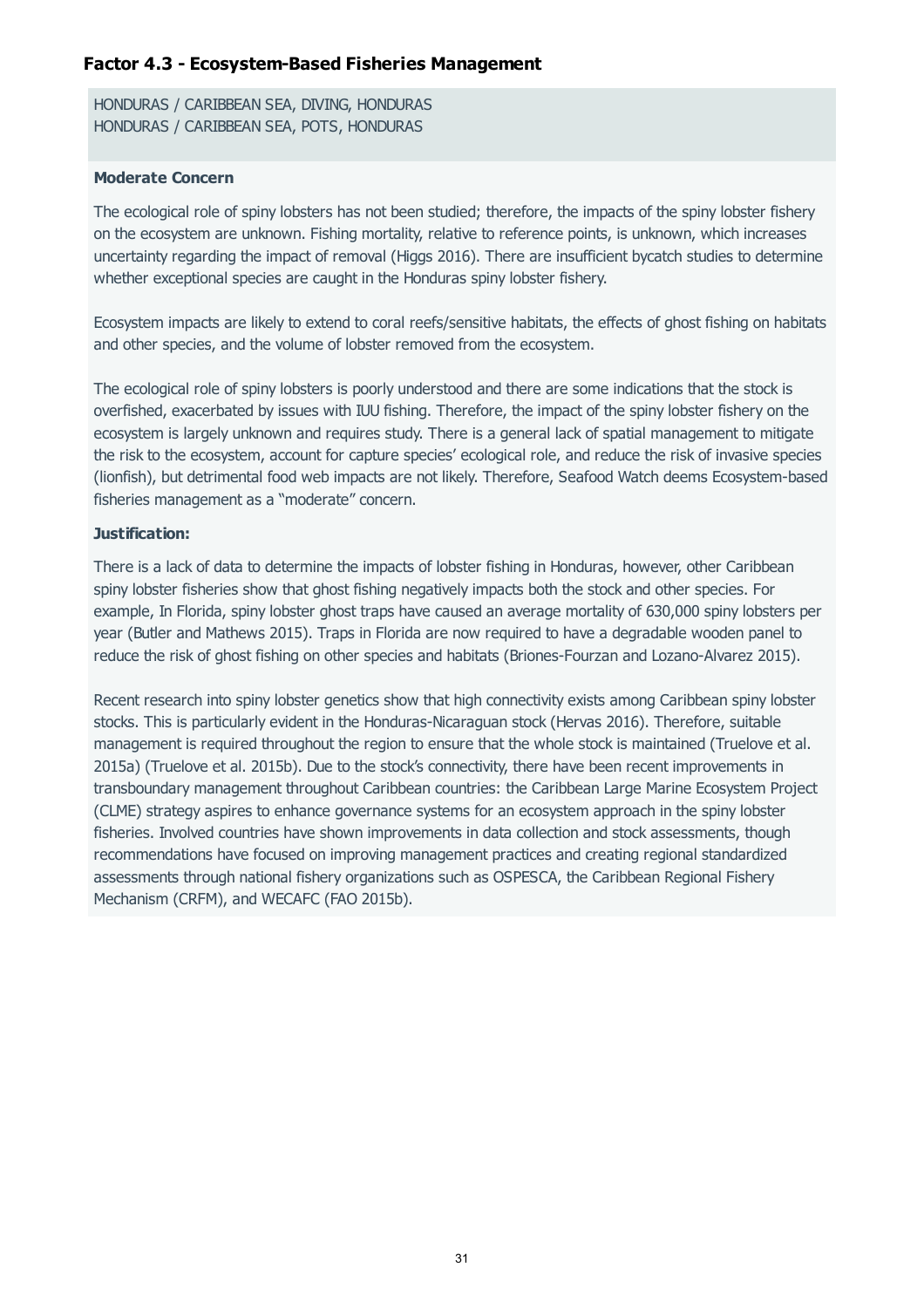# **Acknowledgements**

Scientific review does not constitute an endorsement of the Seafood Watch® program, or its seafood recommendations, on the part of the reviewing scientists. Seafood Watch® is solely responsible for the conclusions reached in this report.

Seafood Watch would like to thank the consulting researcher and author of this report, Beverly O'Kane, as well as several anonymous reviewers for graciously reviewing this report for scientific accuracy.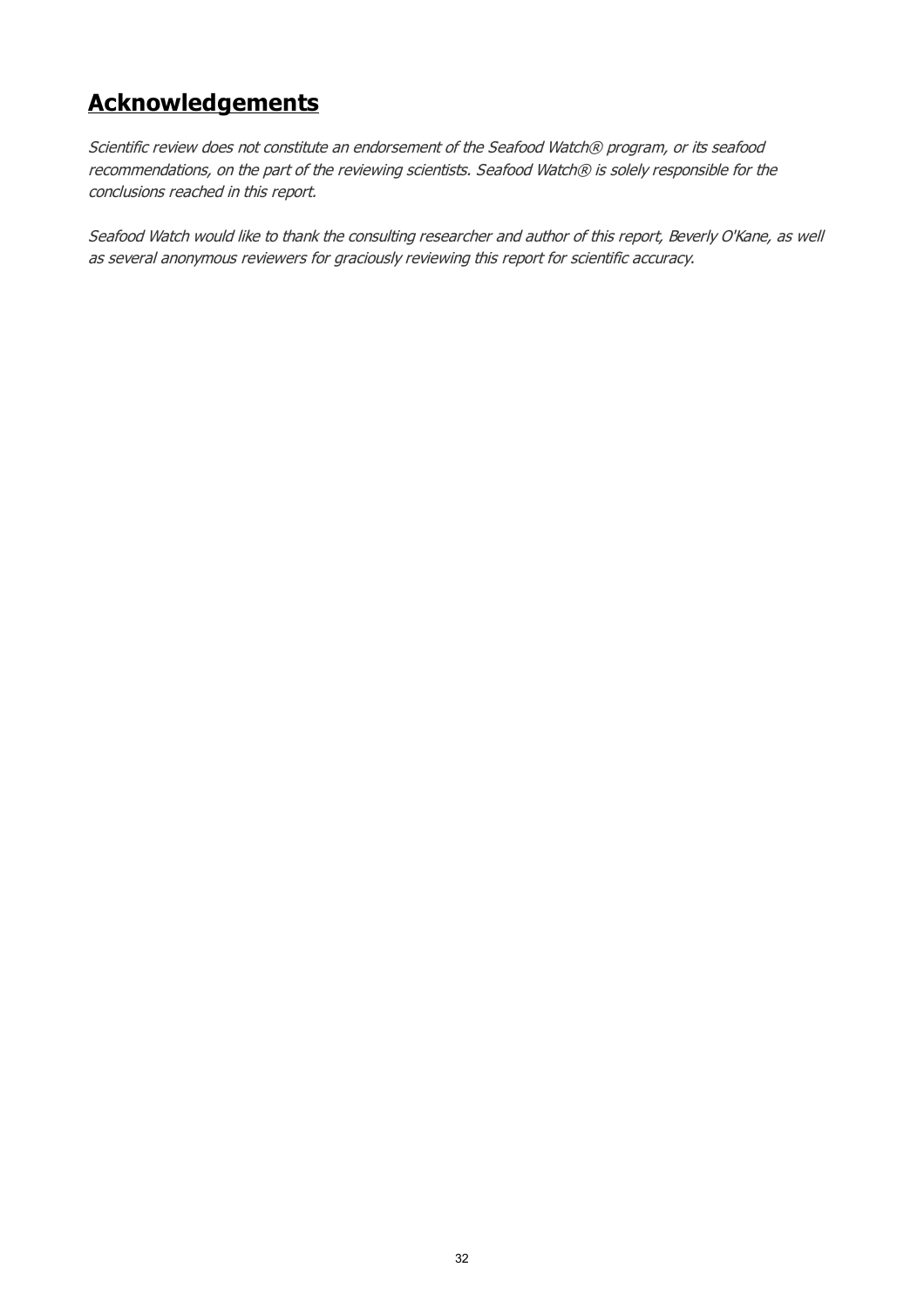# **References**

Aronson, R., Bruckner, A., Moore, J., Precht, B. and E. Weil. 2008. Acropora cervicornis. The IUCN Red List of Threatened Species 2008: e.T133381A3716457. http://dx.doi.org/10.2305/IUCN.UK.2008.RLTS.T133381A3716457.en.

Behringer, D.C. and Butler, M.J. IV. 2006. Density - dependent population dynamics in juvenile Panulirus argus (Latreille): the impact of artificial density enhancement. Journal of Experimental Marine Biology and Ecology, 334, 84 – 95.

Bertelsen, R. and Matthews, T. 2001. Fecundity dynamics of female spiny lobster (Panulirus argus) in a south Florida fishery and Dry Tortugas National Park lobster sanctuary. Marine and Freshwater Research, 52(8), p.1559.

Box, S. and Canty, S.W.J. 2011 Long and short term economic drivers of overexploitation in Honduran coral reef fisheries due to their dependence on export markets. In: Proceedings of the Gulf and Caribbean Fisheries Institute, 63, pp. 43-51.

Briones-Fourzan, P. and Lozano-Alvarez, E., 2015. Lobsters: ocean icons in changing times. ICES Journal of Marine Science: Journal du Conseil, 72(suppl 1), P.i1.1-i6. Available at: http://icesjms.oxfordjournals.org/lookup/doi/10.1093/icesjms/fsv111 [Accessed December 5, 2016].

Buesa, R.J. 2018. Spiny lobsters fisheries in the Western Central Atlantic (RESEARCH FINAL REPORT - 27 January 2018).

Butler, C.B and Mathews, T.R. 2015. Effects of ghost fishing lobster traps in the Florida Keys. ICES J. Mar. Sci. ICES Journal of Marine Science, 72, i1 –i6. doi:10.1093/icesjms/fsv111. Available at: http://icesjms.oxfordjournals.org/content/early/2015/01/06/icesjms.fsu238

CFMC. 2014. Comprehensive Amendment to the U.S. Caribbean Fishery Management Plans: Annual Catch Limit Control Rule. Caribbean Fishery Management Council and the National Marine Fisheries Service, Southeast Regional Office. San Juan, Puerto Rico. 214 pp.

Chollett, I., Box, S.J., Mumby, P.J., 2016b. Quantifying the squeezing or stretching of fisheries as they adapt to displacement by marine reserves: Reserve Effects on Fishing Activity. Conserv. Biol. 30, 166–175. doi:10.1111/cobi.12573

Chollett, I., Garavelli, L., O'Farrell, S., Cherubin, L., Matthews, T.R., Mumby, P.J., Box, S.J., 2016a. A Genuine Win-Win: Resolving the "Conserve or Catch" Conflict in Marine Reserve Network Design: Reserve networks for fisheries benefits. Conserv. Lett. doi:10.1111/conl.12318.

CLME 2017a. Final report: Regional Workshop on Harmonization and Validation of Forms and Methodologies for Caribbean Spiny Lobster Stock AssessmentPanama City, Panamá. 27 of November to December 1st 2017.

Deutsch, C.J., Self-Sullivan, C. and Mignucci-Giannoni, A. 2008. Trichechus manatus. The IUCN Red List of Threatened Species 2008: e.T22103A9356917. http://dx.doi.org/10.2305/IUCN.UK.2008.RLTS.T22103A9356917.en. Downloaded on 08 May 2018.

Ehrhardt, N. M. 2005. Population Dynamic Characteristics and Sustainability Mechanisms in Key Western Central Atlantic Spiny Lobster, Panulirus Argus, Fisheries. Bulletin of Marine Science 76(26): 501- 526.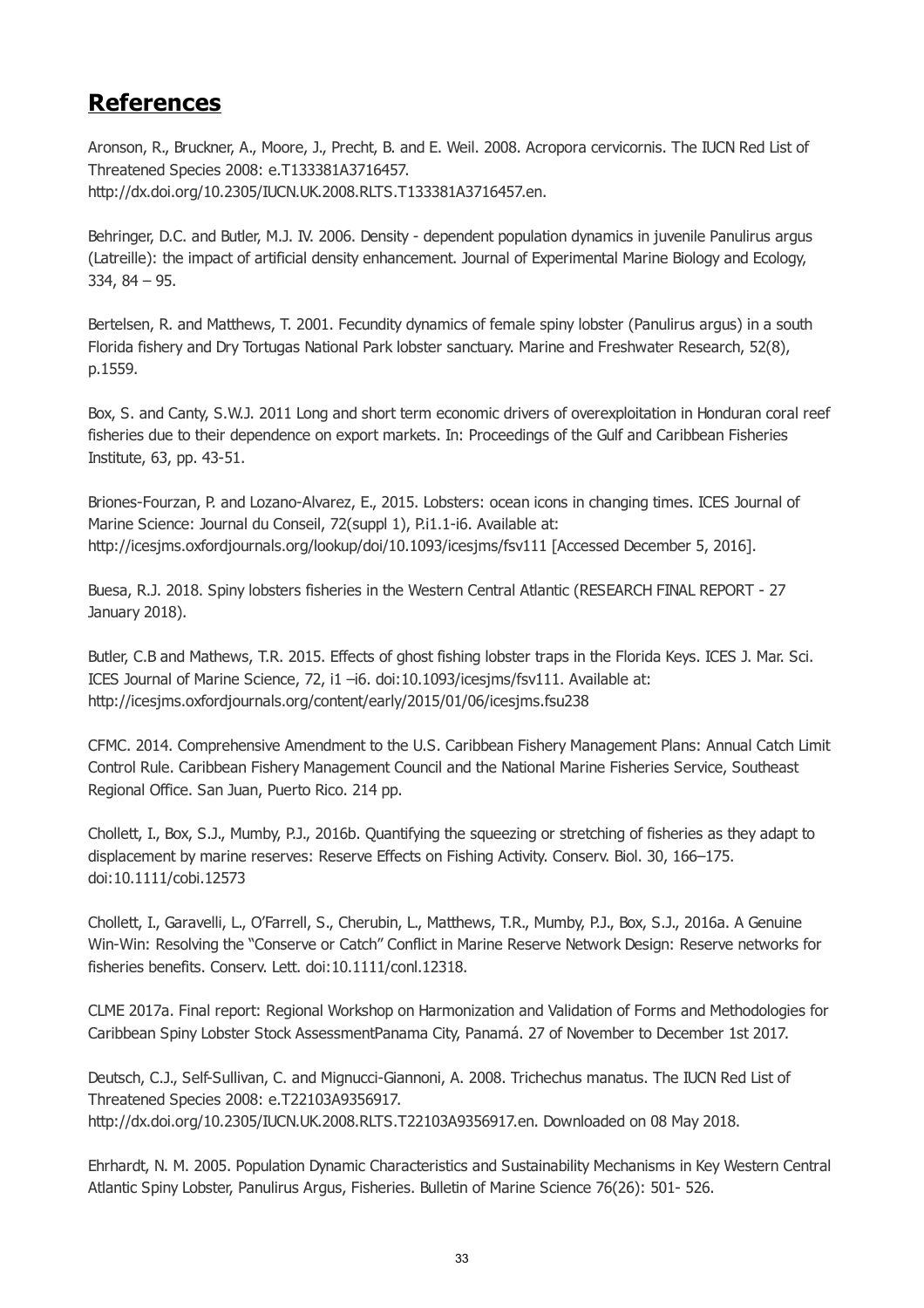El Heraldo, 2013. Buzos langosteros de La Mosquitia desafían a la muerte para sobrevivir. Available at: http://www.elheraldo.hn/Secciones-Principales/Al-Frente/Buzos-langosteros-de-la-mosquia-desaan-a-lamuerte-para-sobrevivir.

Espinosa-Perez, H., Carpenter, K.E., Sedberry, G., Zapp-Sluis, M. and Claro, R. 2015. Epinephelus itajara. The IUCN Red List of Threatened Species 2015: e.T195409A70323667. Downloaded on 08 May 2018.

FAO 2011a. Final report: Value-chain analyses of international fish trade and food security in the Republic of Honduras. San Salvador, El Salvador.

FAO. 2015a. Report of the first meeting of the OSPESCA/WECAFC/CRFM/CFMC Working Group on Caribbean Spiny Lobster, Panama City, Panama, 21–23 October 2014. Informe de la primera reunión del Grupo de Trabajo de OSPESCA/COPACO/CRFM/CFMC sobre la Langosta Espinosa del Caribe, Ciudad de Panamá, Panamá, 21-23 de octubre de 2014. FAO Fisheries and Aquaculture Report/Informe de Pesca y Acuicultura. No. 1095, Bridgetown, Barbados. 112 pp.

FAO, 2015b. Report of the seventh session of the Scientific Advisory Group, Panama City, Panama, 7–8 November 2015., Bridgetown, Barbados. Available at: http://www.fao.org/fi/staticmedia/MeetingDocuments/WECAFC16/Ref3t.pdf.

FAO, 2016a. Report of the WECAFC–FIRMS Data workshop in Christ Church, Barbados, 19–21 January 2016., Rome. Available at: http://www.fao.org/3/a-i5789e.pdf.

FAO, 2017. Panulirus argus (Latreille, 1804) [WWW Document]. URL http://www.fao.org/fishery/species/3445/en [Accessed November 10, 2017].

FAO. 2017b. The world lobster market, by Graciela Pereira and Helga Josupeit, FAO Consultants. Globefish Research Programme Volume 123. Rome, Italy.

FAO, 2018a. Fisheries Global Information System (FAO-FIGIS) - Web site. Available at: http://www.fao.org/fishery/topic/18042/en [Accessed May 8th 2018].

Fishchoice, 2015. Spiny Lobster (Caribbean). Available at: http://www.fishchoice.com/buying-guide/spinylobster-caribbean [Accessed August 10, 2016].

Fishery Progress 2018a. Honduras Fishery Improvement Project: Improvement Progress: Primary species information (2.1.3). Available at: https://fisheryprogress.org/node/68/improvement#. Accessed on 25 April 2018.

Fishery Progress. 2018b. Fishery Progress: Honduras Fishery Improvement Project: Actions Progress: 3.1 Incorporate non-target species on logbooks. Available at: https://fisheryprogress.org/node/68/actionsprogress#overlay=action/229. Accessed on 25 April 2018

Fishery Progress 2018c. Fishery Improvement Project: Actions Progress: Action 2.2 Harvest Control Rules. Available at: https://fisheryprogress.org/node/68/actions-progress#overlay=action/226. Accessed on 25 April 2018.

Fishery Progress 2018d. Honduras Fishery Improvement Project: Improvement Progress: Indicator - Primary species information (2.1.3). Available at:

https://fisheryprogress.org/node/68/improvement#overlay=indicators/68/624. Accessed on 25 April 2018.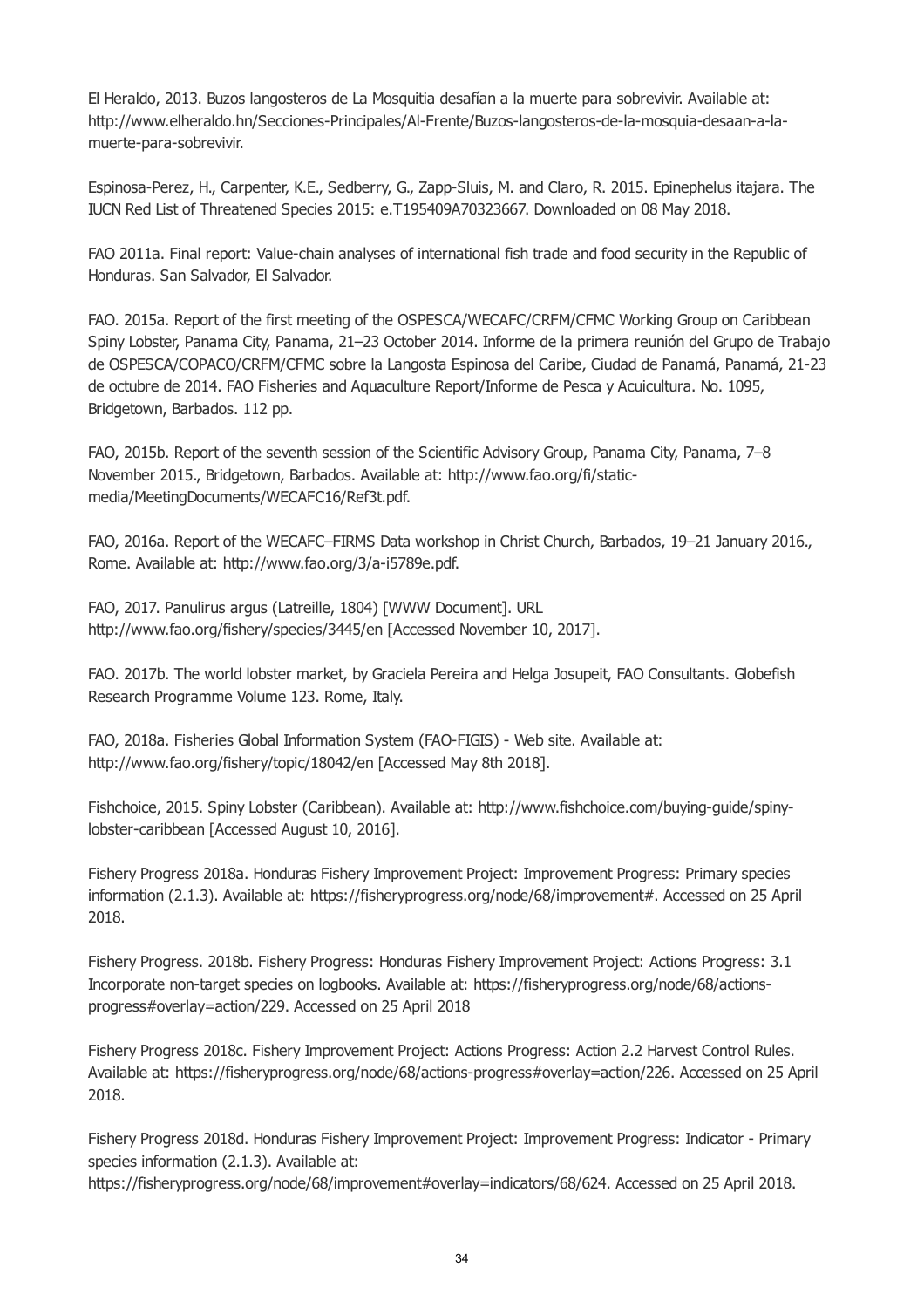Fishery Progress 2018e. Honduras Fishery Improvement Project: Action Progress:Action 3.3.Implementation of impact mitigation measures (if necessary). Available at: https://fisheryprogress.org/node/68/actionsprogress#overlay=action/234. Accessed on 25 April 2018.

Fishery Progress. 2018f. Fishery Improvement Project: Honduras Spiny lobster. Actions Progress: Action 4.2 Apply the risk-based analysis methodology "Consequence Scale Analysis" (CSA) to estimate the risk of the impact of traps on the health of habitats. Available at: https://fisheryprogress.org/node/68/actionsprogress#overlay=action/240. [Accessed on 25 March 2018].

Fishery Progress. 2018g. Fishery Improvement Project: Honduras Spiny lobster. Actions Progress: Action 4.1 Monitoring the impact of lobster traps on habitats and ecosystems. Available at: https://fisheryprogress.org/node/68/actions-progress#overlay=action/237. [Accessed on 25 April 2018].

Fishery Progress. Fishery Improvement Project: Actions Progress: Action 1.3 Lobster stock assessment. Available at: https://fisheryprogress.org/node/68/actions-progress#overlay=action/220. Accessed on 25 April 2018.

Fishery Progress. Fishery Improvement Project: Improvement Progress: Indicator - Harvest strategy information & monitoring (1.2.3). Available at:

https://fisheryprogress.org/node/68/improvement#overlay=indicators/68/620. Accessed on 25 April 2018.

Fishery Progress 2018j. Fishery Improvement Project: Actions Progress: Action 6.2 Monitoring, Control and Surveillance (MCS). Available at: https://fisheryprogress.org/node/68/actions-progress? page=1#overlay=action/255. Accessed on 25 April 2018.

Fishery Progress 2018k. Fishery Improvement Project: Actions Progress: Action 1.2: Development of monitoring procedures for the lobster biology and fishing activity. Available at: https://fisheryprogress.org/node/68/actionsprogress#overlay=action/8202. Accessed on 25 April 2018.

Forster, J., Turner, R.A., Fitzsimmons, C., Peterson, A.M., Mahon, R., Stead, S.M. 2017. Evidence of a common understanding of proximate and distal drivers of reef health. Marine Policy, 84: 263–272.

Funes M, Zylich K, Divovich E, Zeller D, Lindop A, Pauly D and Box S . 2015. Honduras, a fish exporting country: Preliminary reconstructed marine catches in the Caribbean Sea and the Gulf of Fonseca, 1950 – 2010. Fisheries Centre Working Paper #2015-90, University of British Columbia, Vancouver. 16 p.

GMFMC and South Atlantic Fishery Management Council (SAFMC), NOAA. 2011. Final Amendment 10 to the Fishery Management Plan for Spiny Lobster in the Gulf of Mexico and South Atlantic Including Final Environmental Impact Statement, Regulatory Impact Review, and Regulatory Flexibility Act Analysis

Hervas, A. 2016. Action Plan for the Honduras Caribbean Spiny Lobster (Panulirus argus) Fishery Improvement Project (FIP): Updated Version.

Hervas, A. 2017. Evaluacion del riesgo de impacto de la nasa sobre los habitats en Honduras mediante la aplicacion del metodo Consequence Scale Analysis (CSA) del Marine Stewardship Council (MSC). Prepared for WWF.

Higgs, N. 2016. Report on Monitoring of lobster fishery impacts on Endangered, Threatened and Protected species in the Bahamas. WWF, Plymouth, UK. Available at: https://www.bahamas.gov.bs/wps/wcm/connect/4eceda35-ee8a-45aa-bd9c-2297928c945f/Bahamas+lobster\_ETP+Report\_FINAL\_June+2016.pdf?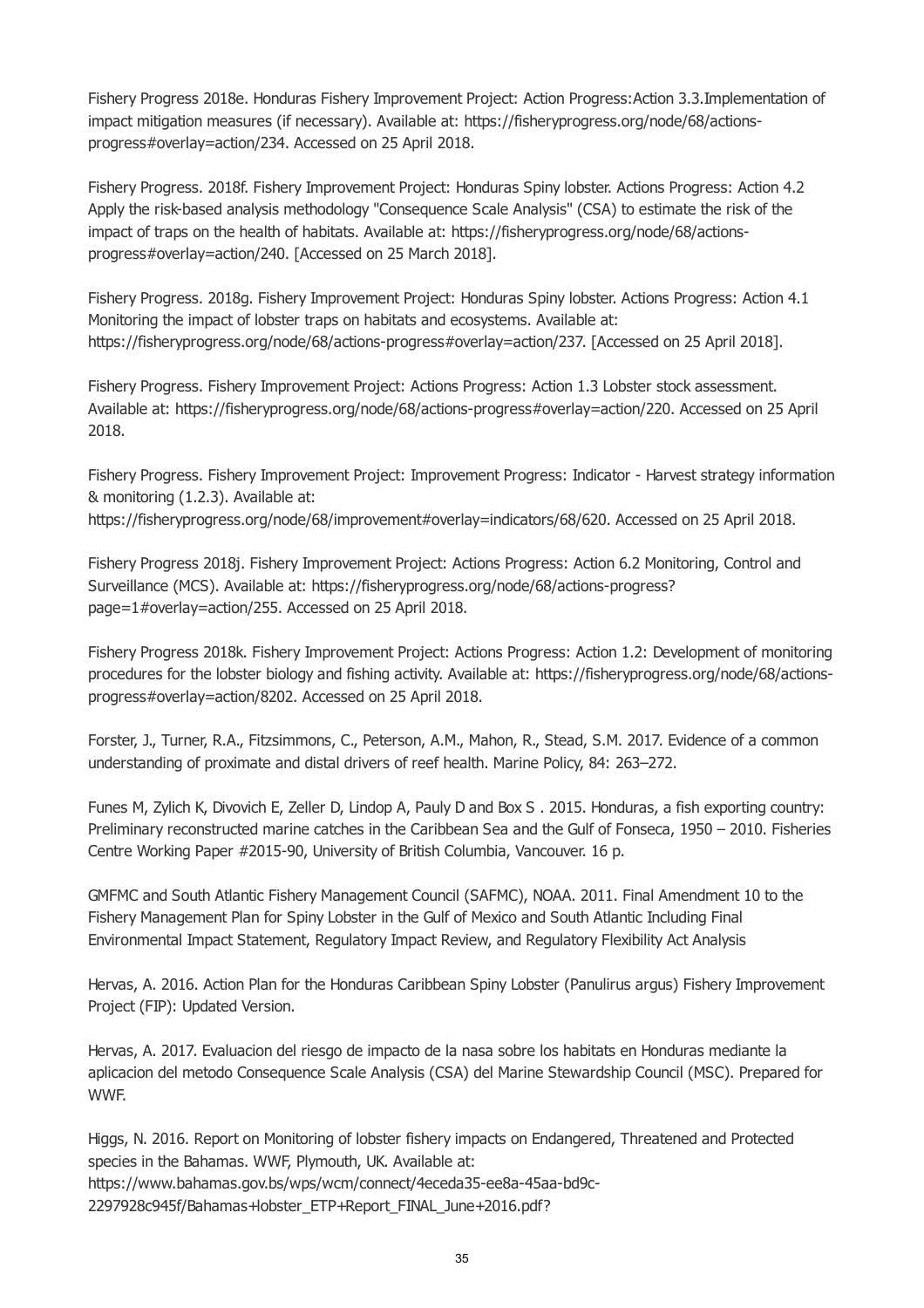MOD=AJPERES&CONVERT\_TO=url&CACHEID=4eceda35-ee8a-45aa-bd9c-2297928c945f.

Holthuis, L.B. 1991. FAO species catalogue. Vol. 13. Marine lobsters of the world. An annotated and illustrated catalogue of species of interest to fisheries known to date. FAO Fisheries Synopsis. No. 125, Vol. 13. Rome, FAO. 1991. 292 P. Available at: http://www.fao.org/docrep/009/t0411e/t0411e00.htm

La Gaceta. 2017. ARTÍCULO 13.- CONCURRENCIA Y COORDINACIÓN CON OTRAS AUTORIDADES.34,409.

Lindeman, K., Anderson, W., Carpenter, K.E., Claro, R., Cowan, J., Padovani-Ferreira, B., Rocha, L.A., Sedberry, G. and Zapp-Sluis, M. 2016b. Ocyurus chrysurus. The IUCN Red List of Threatened Species 2016: e.T194341A2316114. http://dx.doi.org/10.2305/IUCN.UK.2016-1.RLTS.T194341A2316114.en. Downloaded on 30 April 2018

Lindeman, K., Anderson, W., Carpenter, K.E., Claro, R., Cowan, J., Padovani-Ferreira, B., Rocha, L.A., Sedberry, G. and Zapp-Sluis, M. 2016a. Lutjanus jocu. The IUCN Red List of Threatened Species 2016: e.T190221A1944443. http://dx.doi.org/10.2305/IUCN.UK.2016-1.RLTS.T190221A1944443.en. Downloaded on 30 April 2018.

Lindeman, K., Anderson, W., Carpenter, K.E., Claro, R., Cowan, J., Padovani-Ferreira, B., Rocha, L.A., Sedberry, G. and Zapp-Sluis, M. 2016. Lutjanus analis. The IUCN Red List of Threatened Species 2016: e.T12416A506350. http://dx.doi.org/10.2305/IUCN.UK.2016-1.RLTS.T12416A506350.en. Downloaded on 30 April 2018.

Lindeman, K., Anderson, W., Claro, R., Cowan, J., Padovani-Ferreira, B., Rocha, L.A., Sedberry, G. and Zapp-Sluis, M. 2016. Etelis oculatus. The IUCN Red List of Threatened Species 2016: e.T190309A1947120. http://dx.doi.org/10.2305/IUCN.UK.2016-1.RLTS.T190309A1947120.en. Downloaded on 30 April 2018.

Maxwell, K., Matthews, T., Sheehy, M., Bertelsen, R. and Derby, C. 2007a. Neurolipofuscin Is a Measure of Age in Panulirus argus, the Caribbean Spiny Lobster, in Florida. The Biological Bulletin, 213(1), pp.55-66.

MRAG 2011a. MSC Pre-Assessment of the Honduras Caribbean Spiny Lobster Trap Fishery. St. Petersburg, Florida.

MRAG 2011b. Summary of the Honduras Caribbean Spiny Lobster Marine Stewardship Council (MSC) PreAssessment).

National Fish and Wildlife Foundation. 2015. WWF Sub award agreement from Smithsonian Institution: FINAL PROGRAMMATIC REPORT. Science-based decision making for spiny lobster management in Honduras.

NMFS. 2018a. COMMERCIAL FISHERIES STATISTICS: Annual Trade Data by Product, Country/Association. Available at: https://www.st.nmfs.noaa.gov/commercial-fisheries/foreign-trade/applications/annual-product-bycountryassociation [Accessed 15th May 2018]

NOAA, 2016. U.S. Seafood Import Monitoring Program - Fact sheet. Accessible at: http://www.iuufishing.noaa.gov/Portals/33/NMFS\_SIMP%20FR\_%20Fact%20Sheet.pdf.

NOAA FishWatch 2017. Caribbean Spiny Lobster: Spiny lobster: Biology. Available at: https://www.fishwatch.gov/profiles/caribbean-spiny-lobster. [Accessed on 04 March 2018]

NOAA FishWatch 2018. Gray Triggerfish. Available at: http://www.fishwatch.gov/profiles/gray-triggerfish [Accessed April 08, 2018]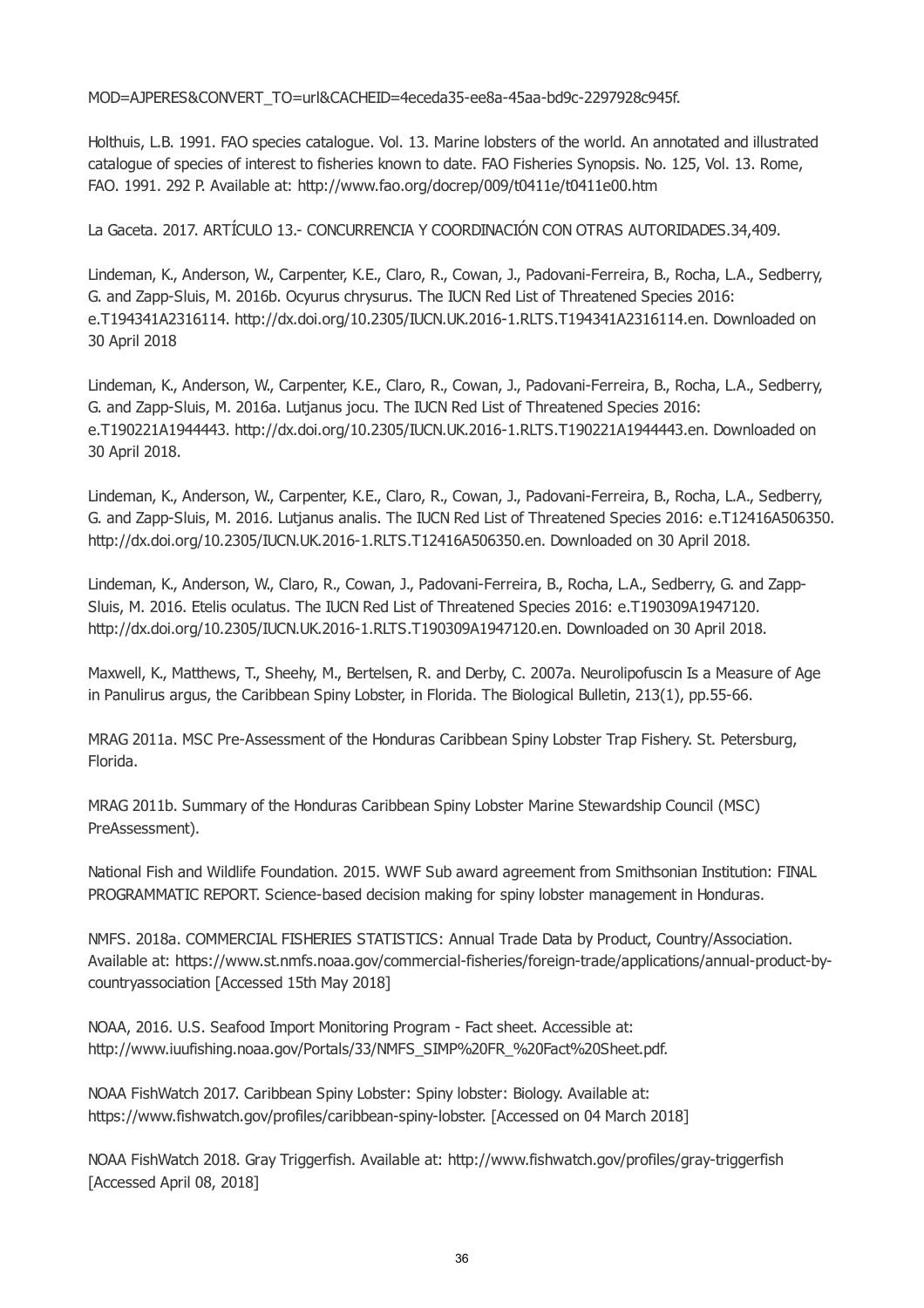Pollack, D.E. 1995. Evolution of Life-history patterns in three genera of spiny lobsters. Bulletin of Marine Science. 57(2): 516-526.

Scheld, A. M., Bilkovic, D. M., Havens, K. J. 2016. The Dilemma of Derelict Gear. Sci. Rep. 6, 19671; doi: 10.1038/srep19671.

Scientific Certification Systems (SCS). 2011. Marine Stewardship Council Public Certification Report, Baja California Lobster Fishery, Mexico, MSC Re-Certification, Version 5, 16 June 2011. Available at: http://www.msc.org/track-a-fishery/certified/pacific/mexico-baja-california-red-rocklobster/assessmentdownloads-2/30.06.2011\_PCR\_BajaLobster.pdf.

Seudeal, N. 2013. "Panulirus argus", Animal Diversity Web. Available at: http://animaldiversity.org/accounts/Panulirus\_argus/. [Accessed September 10, 2016].

Shester, G.G., Micheli, F., 2011. Conservation challenges for small-scale fisheries: Bycatch and habitat impacts of traps and gillnets. Biol. Conserv. 144, 1673–1681. doi:10.1016/j.biocon.2011.02.023.

Sosa-Cordero, E., 2010. Evaluación del recurso langosta Panulirus argus en la plataforma de Honduras y Nicaragua, a partir de datos del programa de observadores colectados en dos temporadas 2007-2008; 2009- 2010, México.

Taylor, N. 2008. Impacts of intense fishing of groupers (Serranidae) as top keystone predators and the subsequent effects on the supporting reef ecosystem of Utila Island: Catch Assessment and Stomach Content Analysis. University Of Glamorgan.

Truelove, N., Griffiths, S., Ley-Cooper, K. Azueta, J. Isaias M., Box, S.J. Behringer, D.C., Butler IV, M.J., Preziosi, R. F., 2015a. Genetic evidence from the spiny lobster fishery supports international cooperation among Central American marine protected areas. Conservation Genetics, 16(2), pp.347–358. Available at: http://link.springer.com/article/10.1007/s10592-014-0662-4.

Truelove, N., Ley-Cooper, K., Segura-Garcia, R. Briones-Fourzand, P., Lozano-Alvarezd, E., Phillips B.F., Box, S.J., Preziosia, R.F., 2015b. No Genetic analysis reveals temporal population structure in Caribbean spiny lobster (Panulirus argus) within marine protected areas in Mexico. Fisheries Research, 172, pp.44–49. Available at: http://www.sciencedirect.com/science/article/pii/S0165783615001794

US Department of Justice, 2011. US v. David Henson McNab et al., 324 F.3d 1266, amended and superseded on rehearing by 331 F.3d 1228 (11th Cir. 2003), cert. denied, 540 U.S. 1177 (2004), Available at: http://www.justice.gov/enrd/3326.htm.

USAID. 2015 USAID REGIONAL PROGRAM FOR THE MANAGEMENT OF AQUATIC RESOURCES AND ECONOMIC ALTERNATIVES. Contract No. EPP-I-05-04-00020-00 Task Order 5.

van Gerwen, I., 2013. The effects of trap fisheries on the populations of Caribbean spiny lobster and reef fish species at the Saba Bank, Wageningen. Available at: http://www.dcbd.nl/sites/www.dcbd.nl/files/documents/Gerwen 2013Thesis\_AFI\_ImkeVanGerwen\_FEB2014\_FINAL.pdf.

Vidal, L. and Basurto, M. 2003. A preliminary trophic model of Bahía de la Ascensión, Quintana Roo, Mexico. Fisheries Centre Research Reports,11, 255 – 264.

Waddington, K.I. and Meeuwig, J.J. 2009. Contribution of bait to lobster production in an oligotrophic marine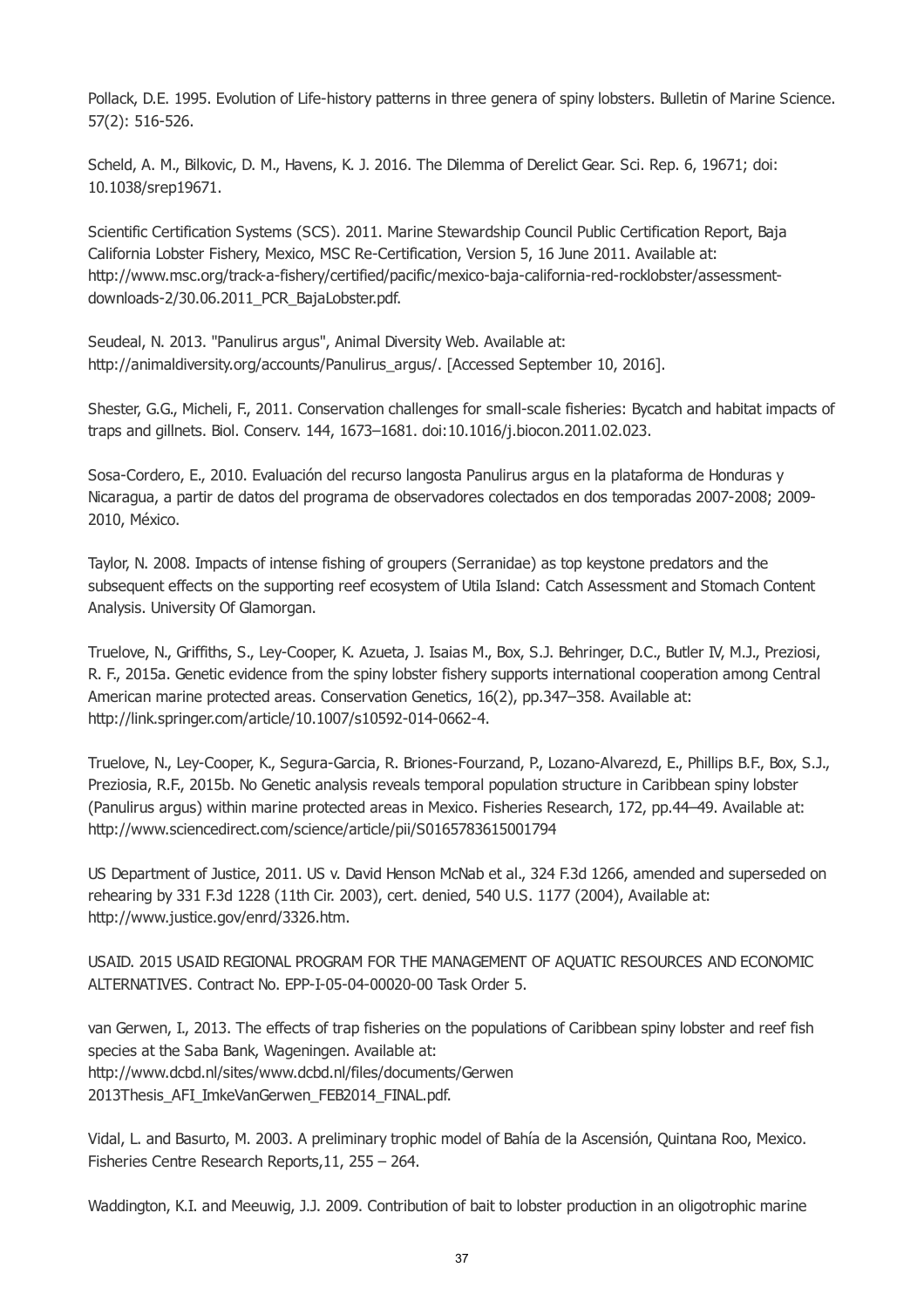ecosystem as determined using a mass balance model. Fisheries Research 99: 1-6.

World Bank, 2015. Marine protected areas (% of territorial waters). Available at: http://data.worldbank.org/indicator/ER.MRN.PTMR.ZS. [Accessed September 8, 2016].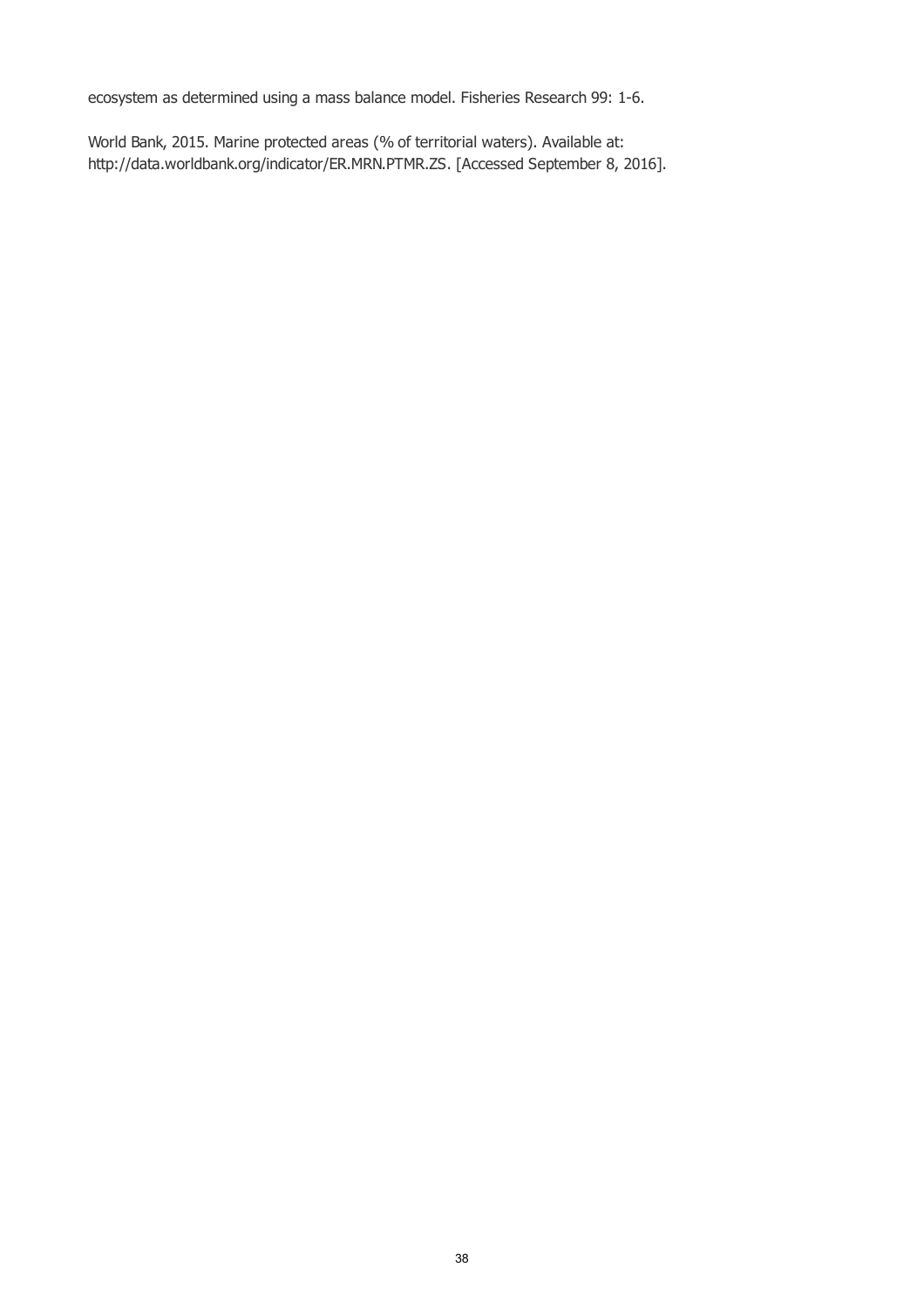# **Appendix A: Extra By Catch Species**

# **SNAPPERS**

# **Factor 2.1 - Abundance**

HONDURAS / CARIBBEAN SEA, DIVING, HONDURAS HONDURAS / CARIBBEAN SEA, POTS, HONDURAS

# **High Concern**

Though species-specific data of snapper bycatch in spiny lobster fisheries are not yet available in Honduras, snapper are considered bycatch in the lobster fisheries (pers. comm., WWF 2018) (MRAG 2011a) (Castro-Perez et al. 2018) and they are increasingly becoming commercially-important species in Honduras (Box and Canty 2011) (FAO 2011a).

Many of the commonly caught snapper species in Honduras (Box and Canty 2011) are deemed data-deficient (e.g.,(Lindeman et al. 2016a) (Lindeman et al. 2016b) (Lindeman et al. 2016c)); however, ETP species can be caught. For example, the status of mutton snapper is "near threatened" (Lindeman et al. 2016d).

Since ETP snapper species may be caught in the lobster fishery, Seafood Watch deems abundance as a "high" concern.

# **Factor 2.2 - Fishing Mortality**

HONDURAS / CARIBBEAN SEA, DIVING, HONDURAS HONDURAS / CARIBBEAN SEA, POTS, HONDURAS

## **Low Concern**

Snappers may be retained in both the lobster dive and pot fisheries (Box and Canty 2011) (MRAG 2011a). In the absence of fishery specific impacts to this group, the Unknown Bycatch Matrix has been used, which determines the impact of trap and dive fisheries on finfish as a "low" concern.

# **Factor 2.3 - Discard Rate**

### HONDURAS / CARIBBEAN SEA, DIVING, HONDURAS

## **< 100%**

The free-dive and hand-harvest fisheries, including those that use casitas for lobster shelters, do not result in large numbers of non-targeted species. Even in the areas in which casitas are used, animals move freely and are still harvested by hand with the use of nets and/or hooks. As a result, the Caribbean spiny lobster fishery is extremely selective and results in very little incidental catch. Diving requires no bait use and is a very selective fishing method; therefore it receives a factor score of 1.

## HONDURAS / CARIBBEAN SEA, POTS, HONDURAS

# **≥ 100%**

Discard and bait information are not yet available for the Honduras spiny lobster fishery. Therefore, studies from other lobster trap fisheries have been used to inform discard and bait rates.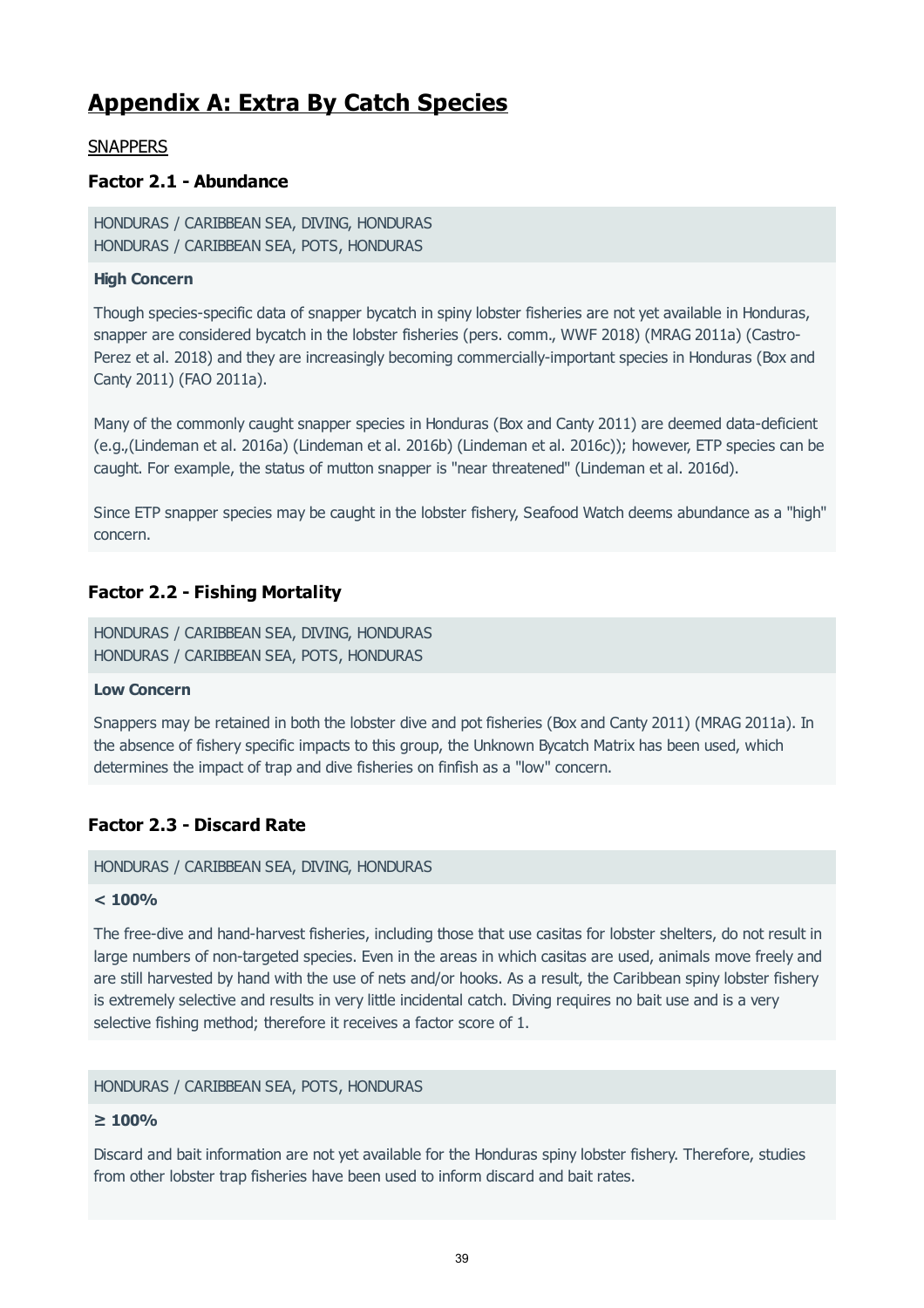Total discard rates given by Shester and Micheli (2011) for spiny lobster trap fisheries are presented as 15%. This figure includes the invertebrates that are most often returned to the water alive (Shester and Micheli 2011), though this figure can be much larger: in the Saba Bank, discards represented  $\sim$  50% of the catch ( $\sim$ 20 t of mixed fish were discarded out of 38 t of lobster landed in 2012) (van Gerwen 2013).

Studies from other lobster fisheries globally have shown that volumes of bait used regularly exceed the volume of the target species landed ((Harnish and Willison 2009) (Waddington and Meeuwig 2009) (SCS 2011)). For one season in the Punta Abreojos and Bahia Tortugas cooperatives in Mexico, bait use was equal to approximately 4,500 to 5,000 t while landings fluctuated around 1500 t (SCS 2011)), which equates to >100% of lobsters caught.

With no accurate information available from the Caribbean spiny lobster fishery, the ratio of pounds of bait used to pounds of lobster landed is assumed to be greater than 100%.

### **Justification:**

Bait species in the Caribbean countries are largely unknown, but are likely to be locally caught fish and, in some cases, terrestrial animal carcasses (pers. comm., anonymous). Bait can also include juvenile lobsters (Briones-Fourzan and Lozano-Alvarez 2015).

# BENTHIC INVERTS

# **Factor 2.1 - Abundance**

HONDURAS / CARIBBEAN SEA, POTS, HONDURAS

#### **Moderate Concern**

The status of the populations of finfish and invertebrates caught by the spiny lobster fishery is of "moderate" conservation concern due to the unknown factors surrounding this bycatch group.

# **Factor 2.2 - Fishing Mortality**

HONDURAS / CARIBBEAN SEA, POTS, HONDURAS

### **Low Concern**

Fishing mortality on the unknown invertebrate species is unknown and therefore, is deemed as "low" concern.

# **Factor 2.3 - Discard Rate**

#### HONDURAS / CARIBBEAN SEA, POTS, HONDURAS

#### **≥ 100%**

Discard and bait information are not yet available for the Honduras spiny lobster fishery. Therefore, studies from other lobster trap fisheries have been used to inform discard and bait rates.

Total discard rates given by Shester and Micheli (2011) for spiny lobster trap fisheries are presented as 15%. This figure includes the invertebrates that are most often returned to the water alive (Shester and Micheli 2011), though this figure can be much larger: in the Saba Bank, discards represented  $\sim$  50% of the catch ( $\sim$ 20 t of mixed fish were discarded out of 38 t of lobster landed in 2012) (van Gerwen 2013).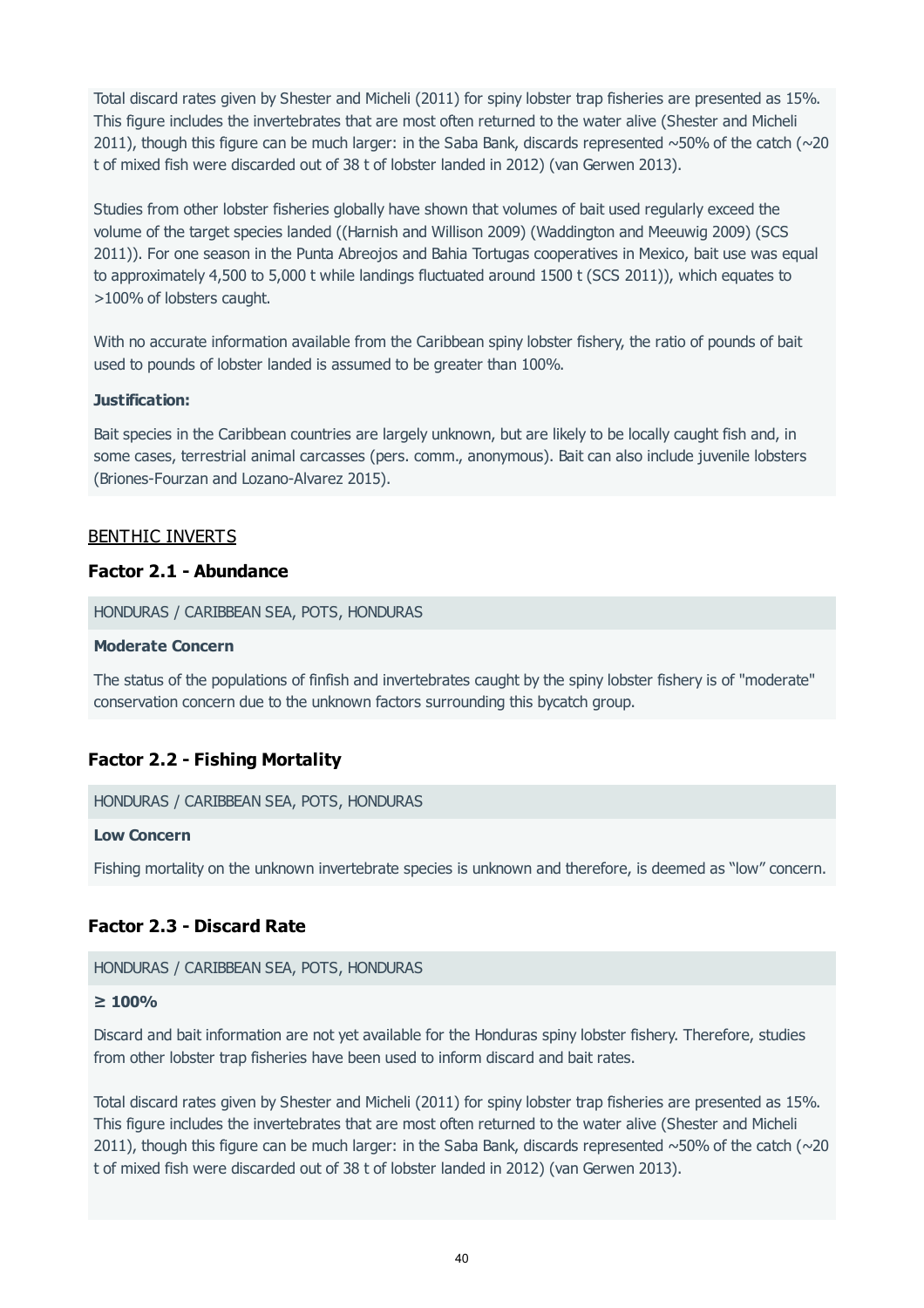Studies from other lobster fisheries globally have shown that volumes of bait used regularly exceed the volume of the target species landed ((Harnish and Willison 2009) (Waddington and Meeuwig 2009) (SCS 2011)). For one season in the Punta Abreojos and Bahia Tortugas cooperatives in Mexico, bait use was equal to approximately 4,500 to 5,000 t while landings fluctuated around 1500 t (SCS 2011)), which equates to >100% of lobsters caught.

With no accurate information available from the Caribbean spiny lobster fishery, the ratio of pounds of bait used to pounds of lobster landed is assumed to be greater than 100%.

#### **Justification:**

Bait species in the Caribbean countries are largely unknown, but are likely to be locally caught fish and, in some cases, terrestrial animal carcasses (pers. comm., anonymous). Bait can also include juvenile lobsters (Briones-Fourzan and Lozano-Alvarez 2015).

# CORALS AND OTHER BIOGENIC HABITATS

## **Factor 2.1 - Abundance**

HONDURAS / CARIBBEAN SEA, POTS, HONDURAS

### **High Concern**

Many corals are considered as ETP species in Honduras; these include critically endangered species such as the staghorn coral, Acropora cervicornis (Aronson et al. 2008). Corals and other biogenic habitats are assumed to have a high vulnerability and therefore, are deemed as a "high" concern.

# **Factor 2.2 - Fishing Mortality**

### HONDURAS / CARIBBEAN SEA, POTS, HONDURAS

### **Low Concern**

According to the Unknown Bycatch Matrix, the impact of traps on corals is scored a "low" concern.

## **Factor 2.3 - Discard Rate**

### HONDURAS / CARIBBEAN SEA, POTS, HONDURAS

### **≥ 100%**

Discard and bait information are not yet available for the Honduras spiny lobster fishery. Therefore, studies from other lobster trap fisheries have been used to inform discard and bait rates.

Total discard rates given by Shester and Micheli (2011) for spiny lobster trap fisheries are presented as 15%. This figure includes the invertebrates that are most often returned to the water alive (Shester and Micheli 2011), though this figure can be much larger: in the Saba Bank, discards represented  $\sim$  50% of the catch ( $\sim$ 20 t of mixed fish were discarded out of 38 t of lobster landed in 2012) (van Gerwen 2013).

Studies from other lobster fisheries globally have shown that volumes of bait used regularly exceed the volume of the target species landed ((Harnish and Willison 2009) (Waddington and Meeuwig 2009) (SCS 2011)). For one season in the Punta Abreojos and Bahia Tortugas cooperatives in Mexico, bait use was equal to approximately 4,500 to 5,000 t while landings fluctuated around 1500 t (SCS 2011)), which equates to >100% of lobsters caught.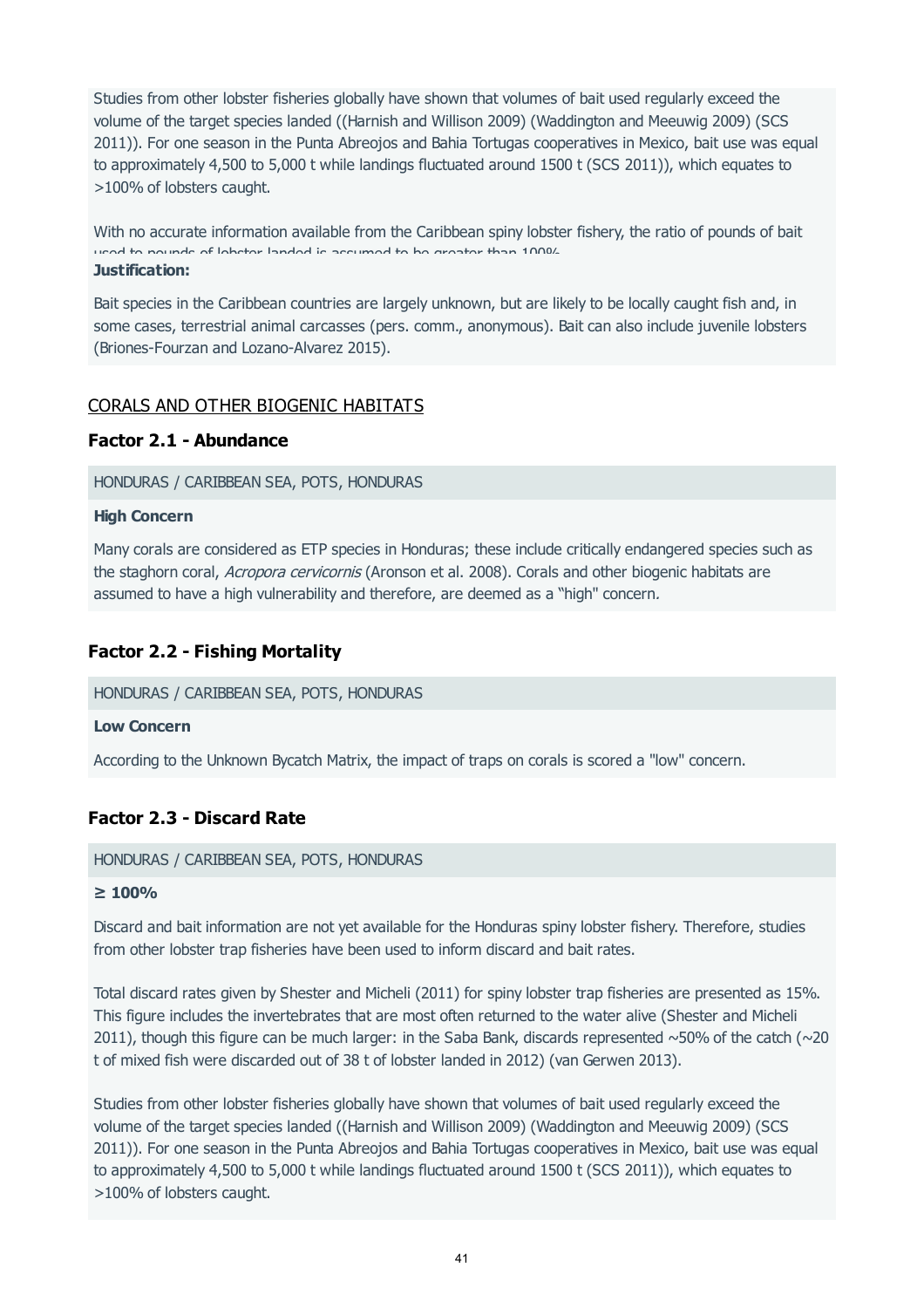With no accurate information available from the Caribbean spiny lobster fishery, the ratio of pounds of bait used to pounds of lobster landed is assumed to be greater than 100%.

### **Justification:**

Bait species in the Caribbean countries are largely unknown, but are likely to be locally caught fish and, in some cases, terrestrial animal carcasses (pers. comm., anonymous). Bait can also include juvenile lobsters (Briones-Fourzan and Lozano-Alvarez 2015).

# FINFISH

# **Factor 2.1 - Abundance**

HONDURAS / CARIBBEAN SEA, POTS, HONDURAS

### **Moderate Concern**

The status of the populations of finfish caught by the spiny lobster fishery is of "moderate" conservation concern due to the unknown factors surrounding this bycatch group.

# **Factor 2.2 - Fishing Mortality**

HONDURAS / CARIBBEAN SEA, POTS, HONDURAS

### **Low Concern**

The Unknown Bycatch Matrix automatically assumes that the impact of traps on finfish is a "low" concern.

# **Factor 2.3 - Discard Rate**

### HONDURAS / CARIBBEAN SEA, POTS, HONDURAS

### **≥ 100%**

Discard and bait information are not yet available for the Honduras spiny lobster fishery. Therefore, studies from other lobster trap fisheries have been used to inform discard and bait rates.

Total discard rates given by Shester and Micheli (2011) for spiny lobster trap fisheries are presented as 15%. This figure includes the invertebrates that are most often returned to the water alive (Shester and Micheli 2011), though this figure can be much larger: in the Saba Bank, discards represented  $\sim$  50% of the catch ( $\sim$ 20 t of mixed fish were discarded out of 38 t of lobster landed in 2012) (van Gerwen 2013).

Studies from other lobster fisheries globally have shown that volumes of bait used regularly exceed the volume of the target species landed ((Harnish and Willison 2009) (Waddington and Meeuwig 2009) (SCS 2011)). For one season in the Punta Abreojos and Bahia Tortugas cooperatives in Mexico, bait use was equal to approximately 4,500 to 5,000 t while landings fluctuated around 1500 t (SCS 2011)), which equates to >100% of lobsters caught.

With no accurate information available from the Caribbean spiny lobster fishery, the ratio of pounds of bait used to pounds of lobster landed is assumed to be greater than 100%.

### **Justification:**

Bait species in the Caribbean countries are largely unknown, but are likely to be locally caught fish and, in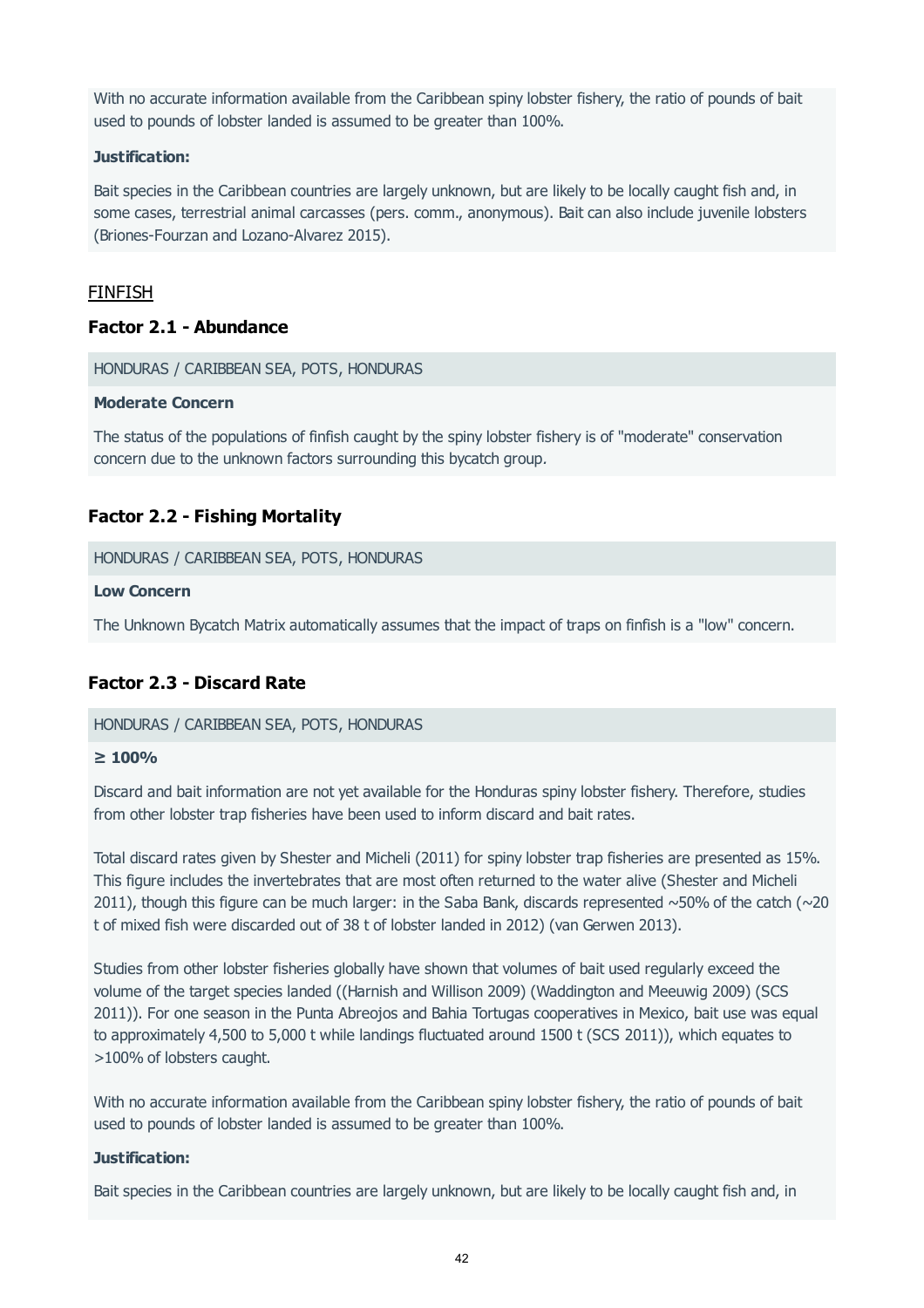some cases, terrestrial animal carcasses (pers. comm., anonymous). Bait can also include juvenile lobsters (Briones-Fourzan and Lozano-Alvarez 2015).

# CHANNEL-CLINGING CRAB

# **Factor 2.1 - Abundance**

### HONDURAS / CARIBBEAN SEA, POTS, HONDURAS

### **Moderate Concern**

King crab, or channel-clinging crab, is estimated to represent over 5% of the catch in the Honduran industrial fleet (SCS 2011) (FAO 2015a).

In the absence of a stock assessment or data-limited indicators, the PSA scores king crab in Honduras as a medium vulnerability species. Since there is no information to determine whether the fishery is overfished and the species has a medium vulnerability, Seafood Watch deems abundance as a "moderate" concern.

### **Justification:**

### **Productivity-Susceptibility Analysis**

PSA score = 2.9757. For this reason, the species is deemed to have medium vulnerability (detailed scoring of each attribute is shown below).

| <b>ATTRIBUTES</b>                                       | <b>RESULT</b>                                                                                                                                                                                                                        | <b>SCORE</b>   |
|---------------------------------------------------------|--------------------------------------------------------------------------------------------------------------------------------------------------------------------------------------------------------------------------------------|----------------|
| Productivity Attribute                                  |                                                                                                                                                                                                                                      |                |
| Average age<br>at maturity                              | 2 years (NOAA FishWatch 2018)                                                                                                                                                                                                        | 1              |
| Average<br>maximum age                                  | 16 years (NOAA FishWatch 2018)                                                                                                                                                                                                       | $\overline{2}$ |
| Fecundity                                               | 772,415 (NOAA FishWatch 2018)                                                                                                                                                                                                        | $\mathbf{1}$   |
| Reproductive<br>strategy                                | Demersal egg layer (NOAA FishWatch 2018)                                                                                                                                                                                             | $\overline{2}$ |
| Trophic level                                           | $\sim4$                                                                                                                                                                                                                              | 3              |
| <b>Density</b><br>dependence<br>(invertebrates<br>only) | No density dependence suggested                                                                                                                                                                                                      | $\overline{2}$ |
| Quality of<br>habitat                                   | Habitat has been moderately altered by non-fishing impacts: the coral reefs in<br>Honduras "face common anthropogenic threats, for example from fishing, coastal<br>development, pollution and climate change" (Forster et al. 2017) | $\overline{2}$ |
| <b>Susceptibility Attribute</b>                         |                                                                                                                                                                                                                                      |                |
| Areal overlap                                           | Default                                                                                                                                                                                                                              | 3              |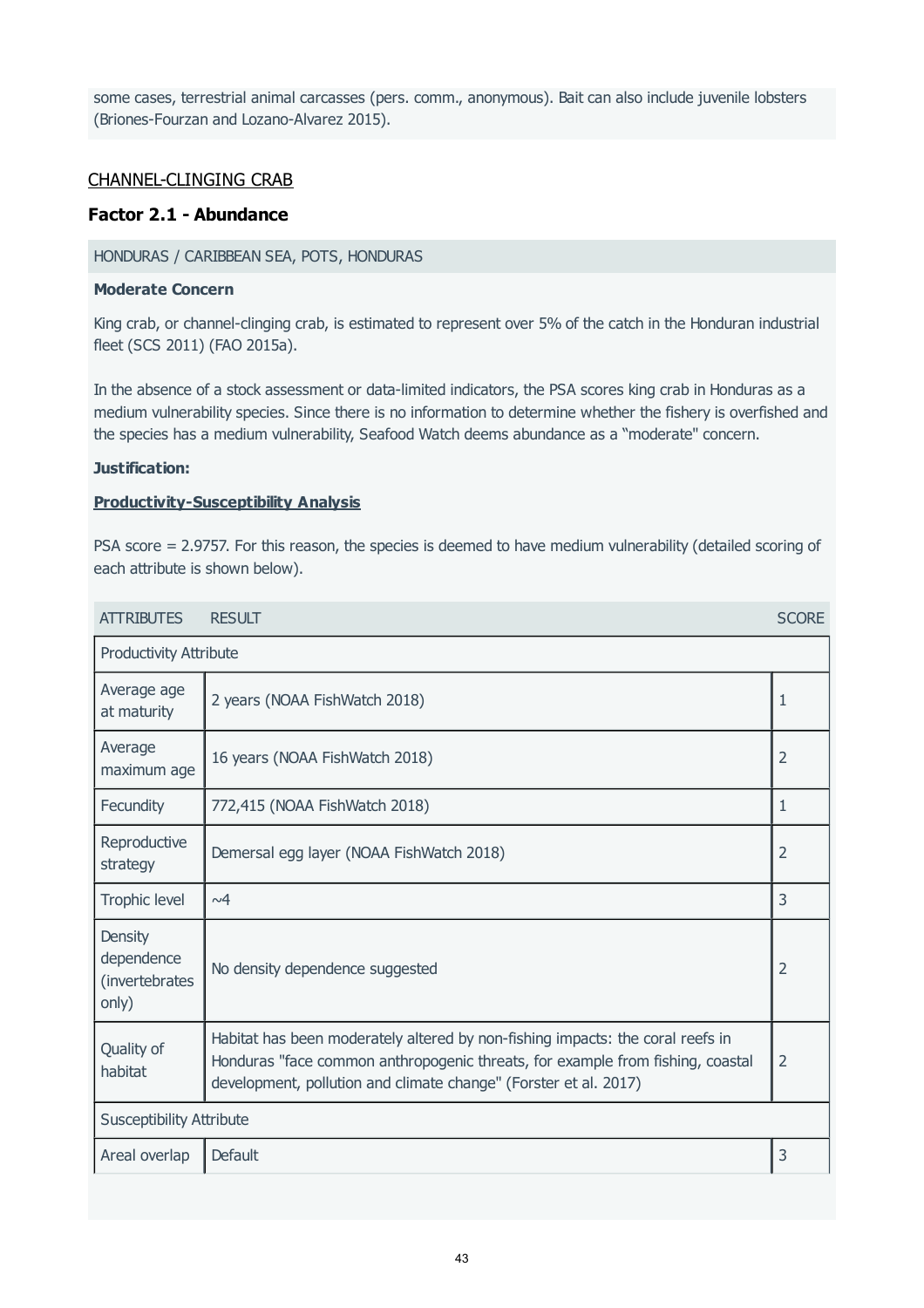| Vertical<br>overlap       | Default          | 3              |
|---------------------------|------------------|----------------|
| Selectivity of<br>fishery | Default          | $\overline{2}$ |
| Post-capture<br>mortality | Retained species | 3              |

**P= ((1+2+1+2+3+2+2)/7) = 1.85714286**

 $P^2 = 3.4489796$ 

**S = (((3** ∗ **3** ∗ **2** ∗ **3) − 1)/40) + 1**

**S = ((54-1)/40)+1**

**S = 2.325**

 $S^2 = 5.405625$ 

 $V = \sqrt{(P^2 + S^2)}$ 

**V = √ (3.4489796 + 5.405625) = √8.8546046**

**PSA score = 2.9757 = Medium Vulnerability**

### **Factor 2.2 - Fishing Mortality**

HONDURAS / CARIBBEAN SEA, POTS, HONDURAS

#### **Moderate Concern**

Since fishing mortality is unknown, Seafood Watch deems fishing mortality as a "moderate" concern.

### **Factor 2.3 - Discard Rate**

HONDURAS / CARIBBEAN SEA, POTS, HONDURAS

#### **≥ 100%**

Discard and bait information are not yet available for the Honduras spiny lobster fishery. Therefore, studies from other lobster trap fisheries have been used to inform discard and bait rates.

Total discard rates given by Shester and Micheli (2011) for spiny lobster trap fisheries are presented as 15%. This figure includes the invertebrates that are most often returned to the water alive (Shester and Micheli 2011), though this figure can be much larger: in the Saba Bank, discards represented  $\sim$  50% of the catch ( $\sim$ 20 t of mixed fish were discarded out of 38 t of lobster landed in 2012) (van Gerwen 2013).

Studies from other lobster fisheries globally have shown that volumes of bait used regularly exceed the